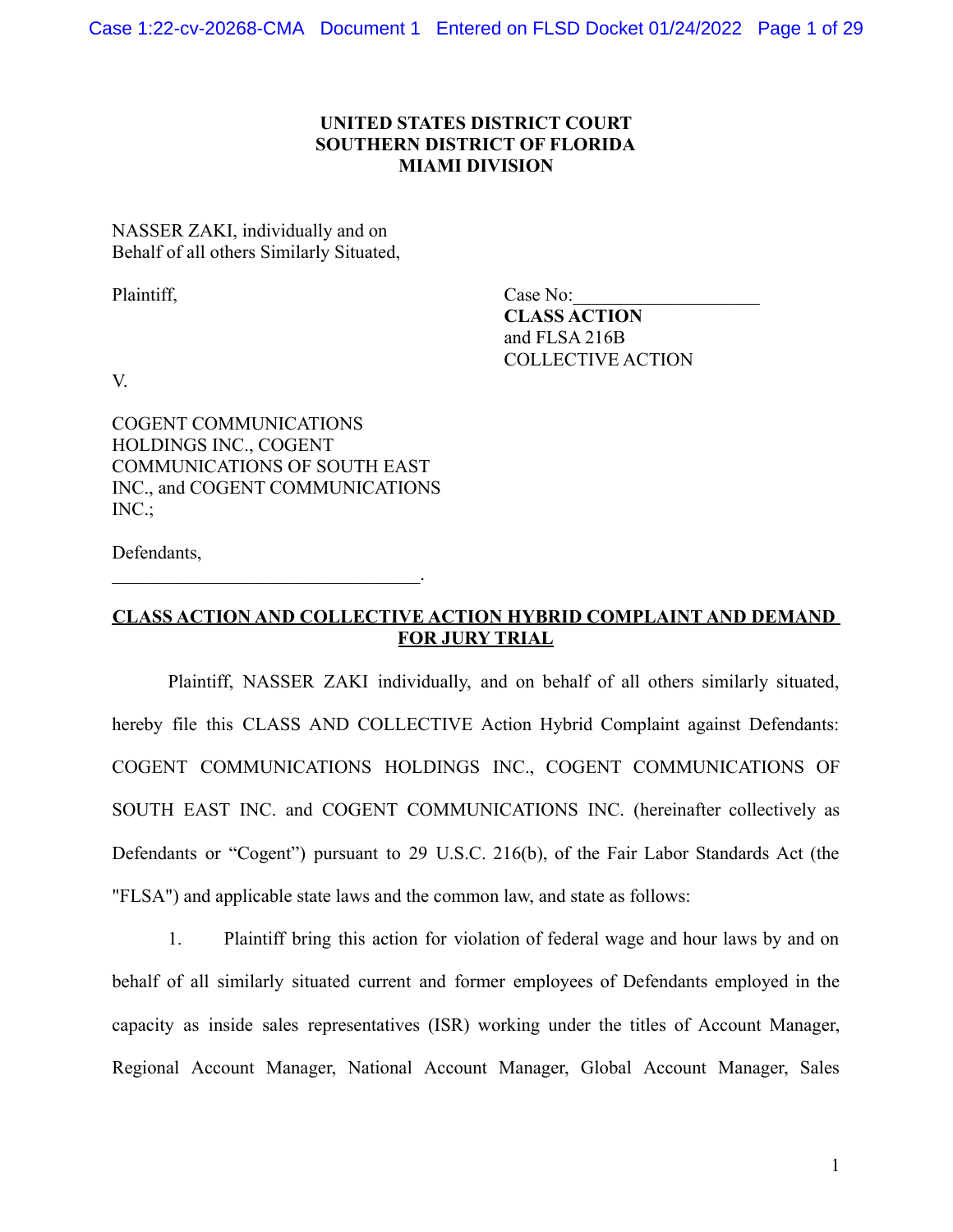Executive, or any other title used to describe the position of an inside sales representative selling to businesses from any of Cogent's offices or working remotely and who were hired from or report to associated offices.

2. Pursuant to a common policy and scheme, the Plaintiff and classes of similarly situated current and former employees have been given the above referenced job titles from commencement as newly hired inside sales reps. All such titles were used to describe the nearly identical sales position, but each new title just brought the sales representative a higher commission and base pay. All these job titles or variations of these job titles all describe persons working in a non-exempt, inside sales representative position, whose primary function was to sell Cogent's telecommunications and data services on a non-retail basis to businesses, professionals and commercial enterprises. The Plaintiff and the classes of similarly situated inside sales representatives were not compensated for all overtime hours worked or paid a premium for all their overtime hours worked. Even when overtime was paid, Cogent willfully and intentionally underpaid for all such hours.

3. The FLSA requires employers to maintain daily and weekly, contemporaneous time records of the work hours of non-exempt employees. *See* 29 CFR § 516.

4. Cogent has improperly and willfully withheld and refused to pay Plaintiff, and all inside sales representatives overtime wages (a premium compensation) for all overtime hours worked over 40 in a work week at the correct lawful rates as required by the FLSA.

5. Cogent knew or should have known that the inside sales representatives are clearly not outside sales representatives, and do not meet the § 7(i) exemption as well, clearly not selling retail or retail services and are selling to businesses.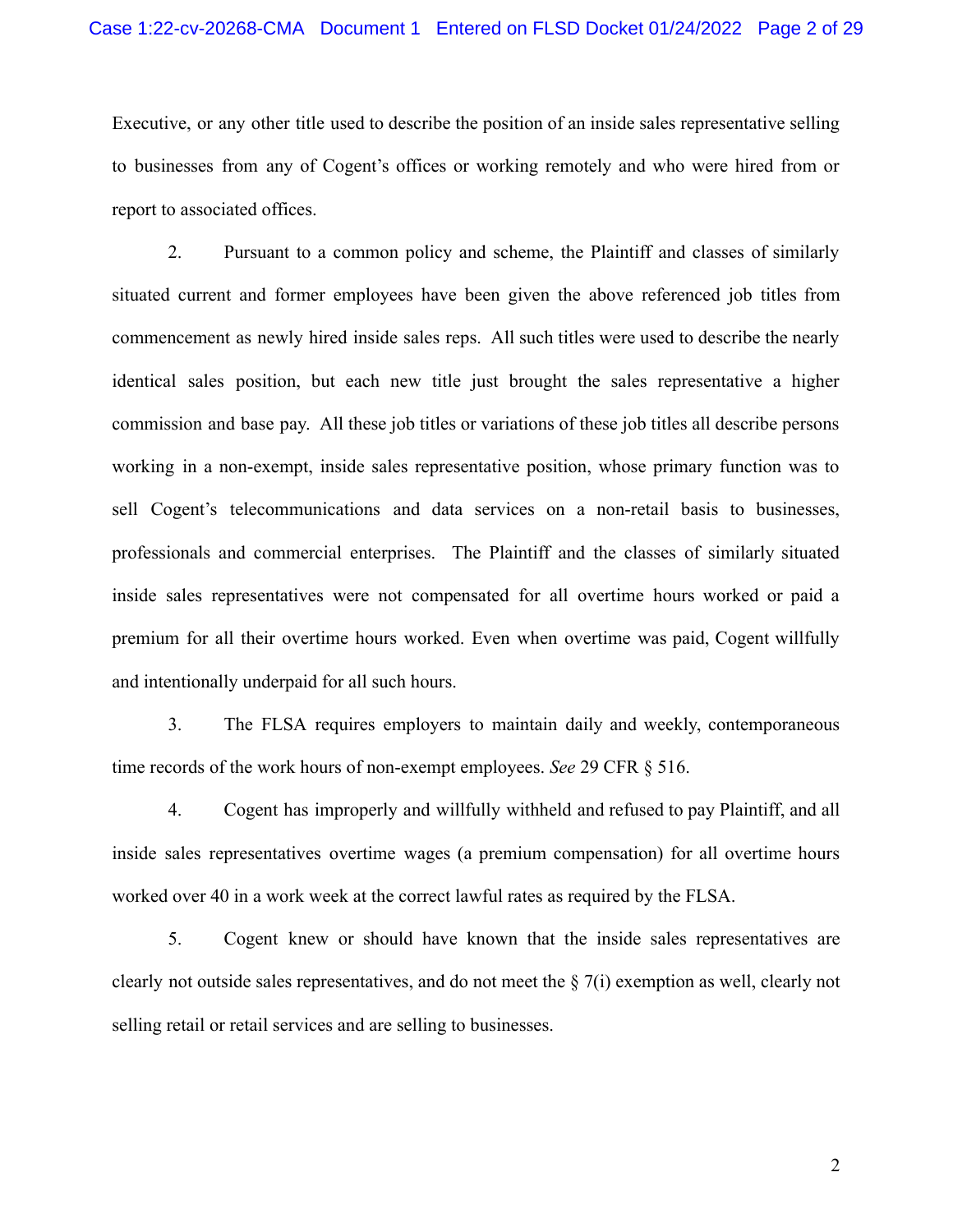6. Cogent absolutely and unquestionably knew that their inside sales representatives were routinely working overtime hours, as managers and supervisors witnessed the extra hours and, upon information and belief saw and knew ISR were accessing CRM systems, emails and performing work beyond the shift times and during automatically deducted meal breaks.

7. Cogent's managers encouraged and pressured sales representatives to work more hours to hit sales/production goals to meet quotas and sales metrics. Sales representatives were under daily, constant scrutiny and micromanagement, and threatened with termination if they fell short of sales/production goals.

8. Cogent scheduled Plaintiff and all other ISR to a standardized 9 hour day, Monday to Friday, thus a 45 hour per week.

9. Cogent automatically deducted 1 hour from each day's work hours regardless of whether the ISR took the full 1 hour meal break, no meal break, or any time less than 1 hour.

10. Cogent never provided any means for ISR to clock the actual lunch times or any lunch periods less than a full hour.

11. More importantly, Cogent maintained an actual or De Facto policy against reporting more than 40 hours and strongly discouraged/warned ISR not to report more than 40 hours.

12. Management was aware that in order for ISR to meet their minimum sales metrics or exceed their sales goals to maximize bonus opportunities, ISR had to work off the clock and work through some or all of the lunch breaks.

13. While Cogent told ISR not to work overtime, what they really meant was not to record overtime hours on the timesheet in order to avoid paying overtime.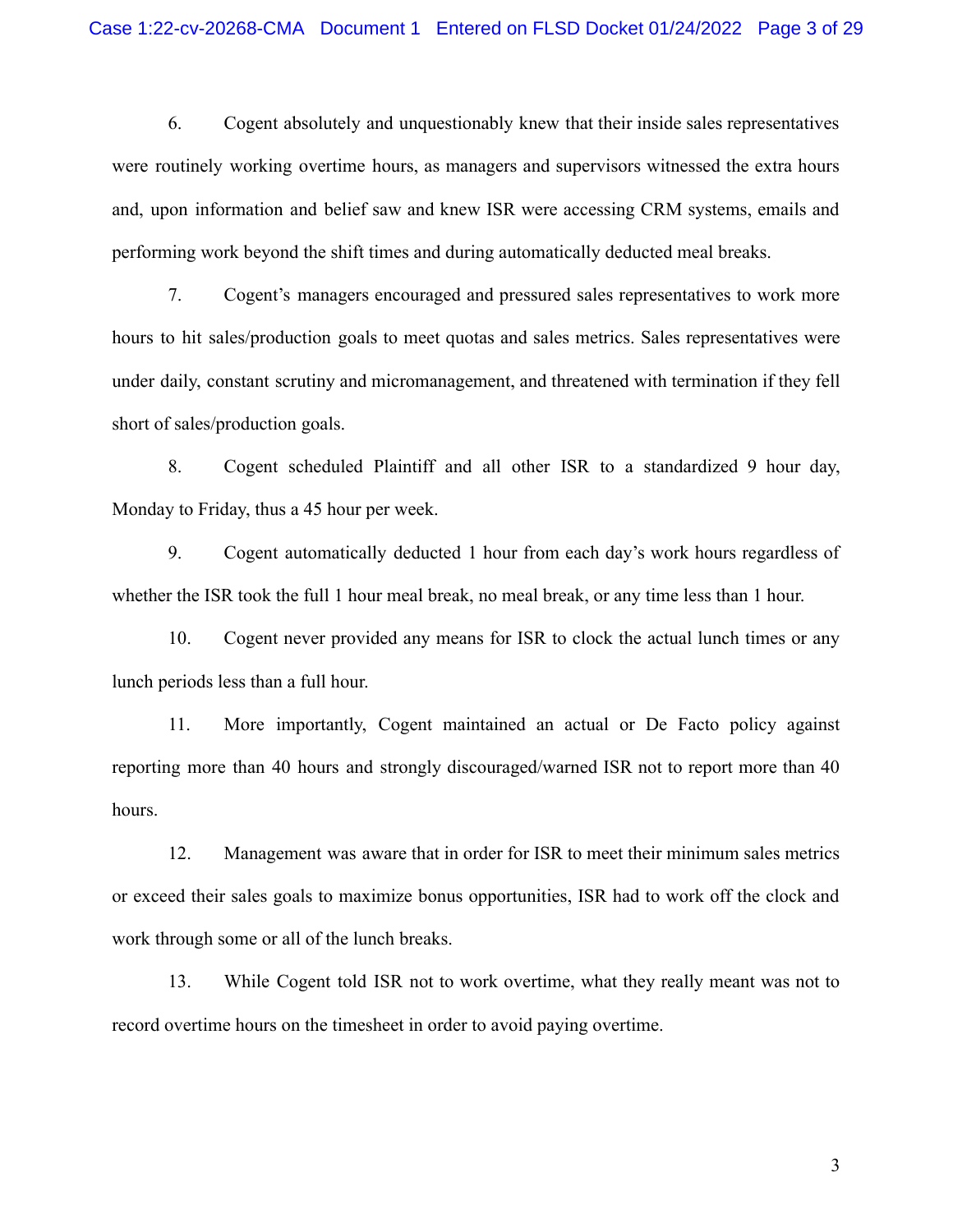14. Cogent willfully failed and refused to pay Plaintiff and all similarly situated employees in accordance with the Fair Labor Standards Act (FLSA). Specifically, Plaintiff and similarly situated employees were not properly paid the requisite premium or overtime compensation for all hours worked in excess of forty (40) hours per week. Plaintiff, and the class of similarly situated employees did not, do not, and never have performed work that meets the definition of any exemption under the FLSA. Cogent's pay practices and schemes to violate the FLSA are not only clearly unlawful, but unfair as well.

15. In this pleading, the term "Inside Sales Representative" means any employee of Cogent working under the variations of the titles of: "Account Executive", "Account Manager" (including Regional, National or Global), or any other title or position used by Defendant sto describe workers who perform the same work as those sales representative engaged in selling Cogent Communications' internet services from its multiple offices, including all those persons working remotely (discovery may reveal additional job titles and employees that should be included). Inside Sales representatives in this class make outbound phone (cold calls) calls, research the internet for leads, and either make internet presentations or demonstrations for the purpose of consummating sales of Cogent's telecommunications services.

16. In this pleading, "Defendants" or "Cogent" means the named Defendants and any other subsidiary or affiliated and wholly owned corporation, organization or entity responsible for the employment practices complained of herein, (discovery may reveal additional defendants that should be included).

17. The allegations in this pleading are made without any admission that, as to any particular allegation, Plaintiff bears the burden of pleading, proof, or persuasion. Plaintiff reserve all rights to plead in the alternative.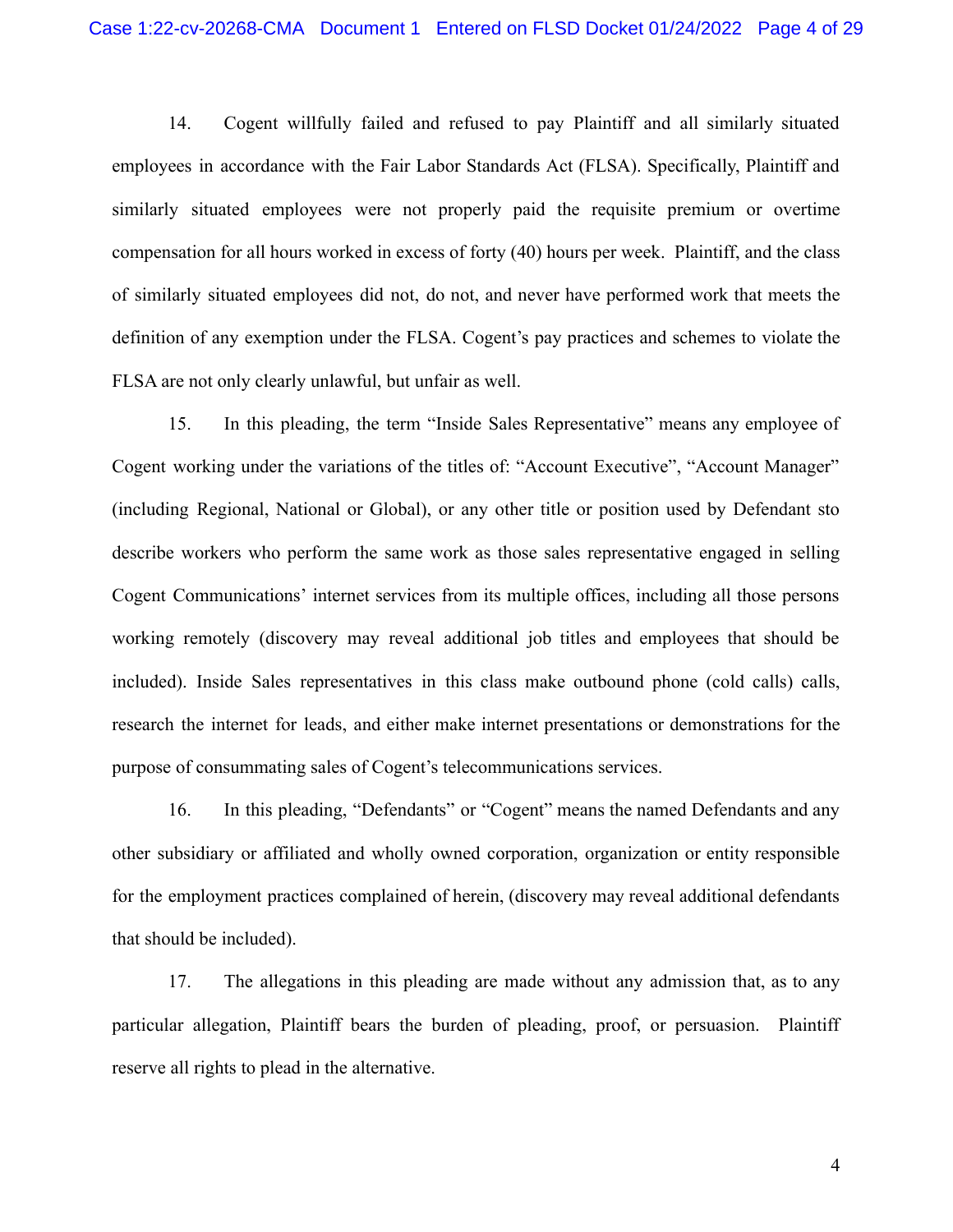#### **THE PARTIES**

18. Nasser Zaki resides in Virginia. He was hired by Defendants' Miami office as a Global Account Manager. Zaki trained in Miami before relocating to Virginia, where he worked remotely. Zaki continued to report to his manager in Miami and his work was directed from the Miami office.

19. Plaintiff Zaki continued to work remotely from his home from approximately May 2020 until August 2021.

20. When initially hired, Zaki was lead to believe the position was a 40 hour per week job, but after getting the pressure to hit goals, metrics and quotas, it was clear that unless he was going to work off the clock, including working through some or all of the meal breaks, he would not meet all goals and his employment was subject to termination.

21. At all times material hereto, Plaintiff was an employee of Cogent as defined in 29 U.S.C. § 203.

22. Plaintiff's primary job duty was to solicit business over the telephone and through emails, electronic communications and website demonstrations. Plaintiff sold Cogent's telecommunications and internet services (voice, data, mobile and network plans) to business and commercial enterprises (B2B sales) by direct telephone and email solicitations. Most if not all of Plaintiff's activities were outbound calls and emails rather than businesses calling in for quotes.

23. Zaki and all other inside sales reps were paid a base salary, and provided a monthly bonus or commission plan which would pay Plaintiff or any ISR a bonus if they met certain sales goals or quotas on a percent-to-goal plan. But if Zaki or any ISR failed to meet the minimum goal, it would negate any commission earnings, and subject them to discipline or termination.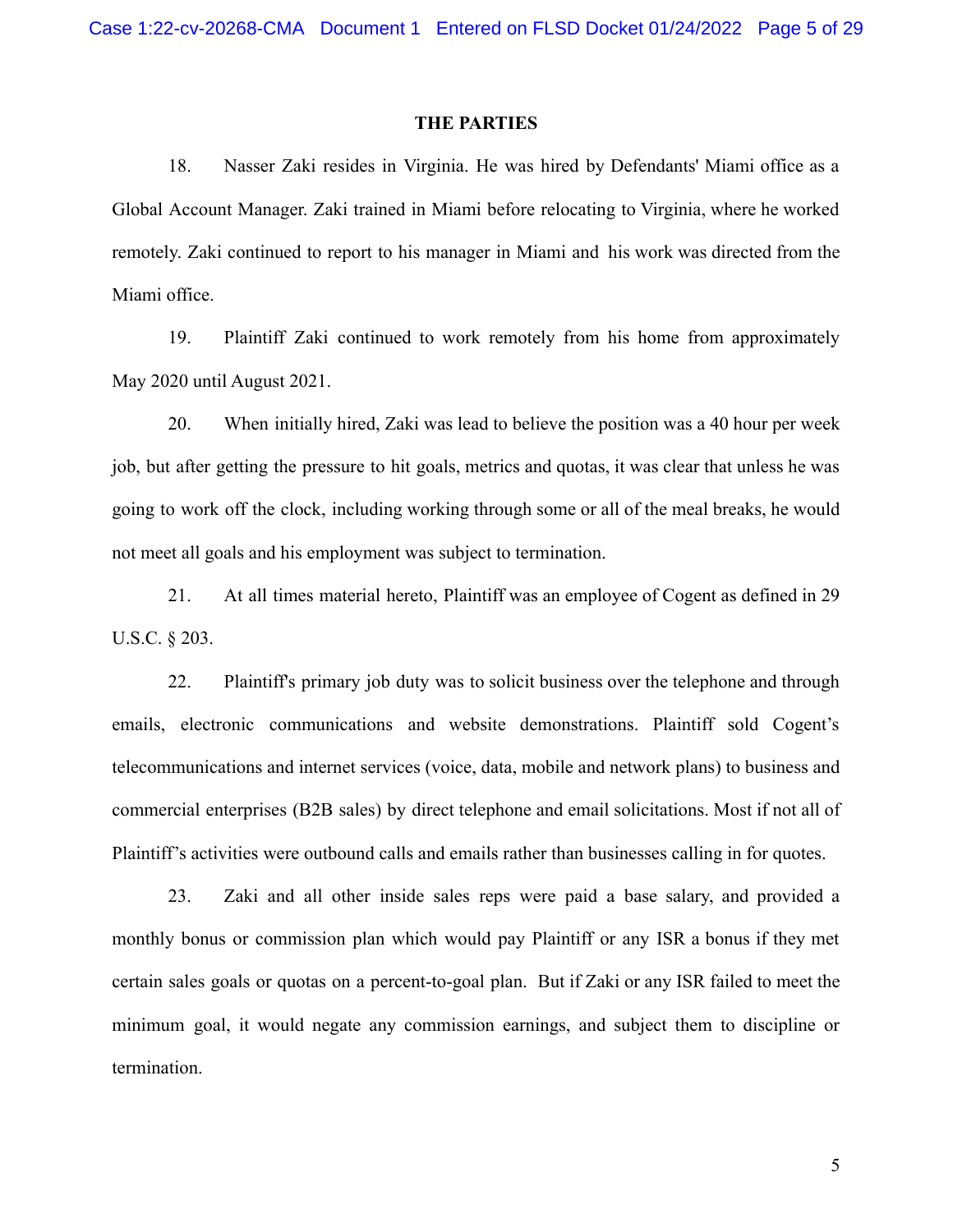24. The base salary and commission plan was a standardized pay structure or plan applicable to all sales representatives, except that each new level or new title carried a higher pay and/or commission structure.

25. All inside sales representatives of Cogent were paid pursuant to the same common pay plan: a base salary quoted to the employees in an annual sum, and eligibility for monthly bonuses or commissions calculated on a sliding scale. The scale depends upon reaching the maximum target goal of 100%, and decreases as production falls below 100% of the goals.

26. ISR were not automatically paid overtime when they worked over 40 hours in a work week, despite that Cogent and its managers knew ISR worked overtime as evidenced by the phone systems, computer systems and other programs such as SalesForce.

27. Zaki routinely attended meetings with other inside sales reps. From his training, company materials and communications with superiors and management, Zaki came to understand that the company policies and procedures, (including the De Facto policy against recording overtime hours) was the same for all inside sales representatives across Cogent's U.S. offices.

28. Plaintiff was required to review webinars and routine training materials for ongoing training. Cogent's training materials indicated that they were intended for use by all inside sales representatives regardless of the office location, to ensure that all inside sales representatives were performing the jobs in similar manners.

29. Zaki and all other similarly situated employees are or have previously been covered as employees under FLSA.

#### **DEFENDANT COGENT COMMUNICATIONS INCLUDING SUBSIDIARIES**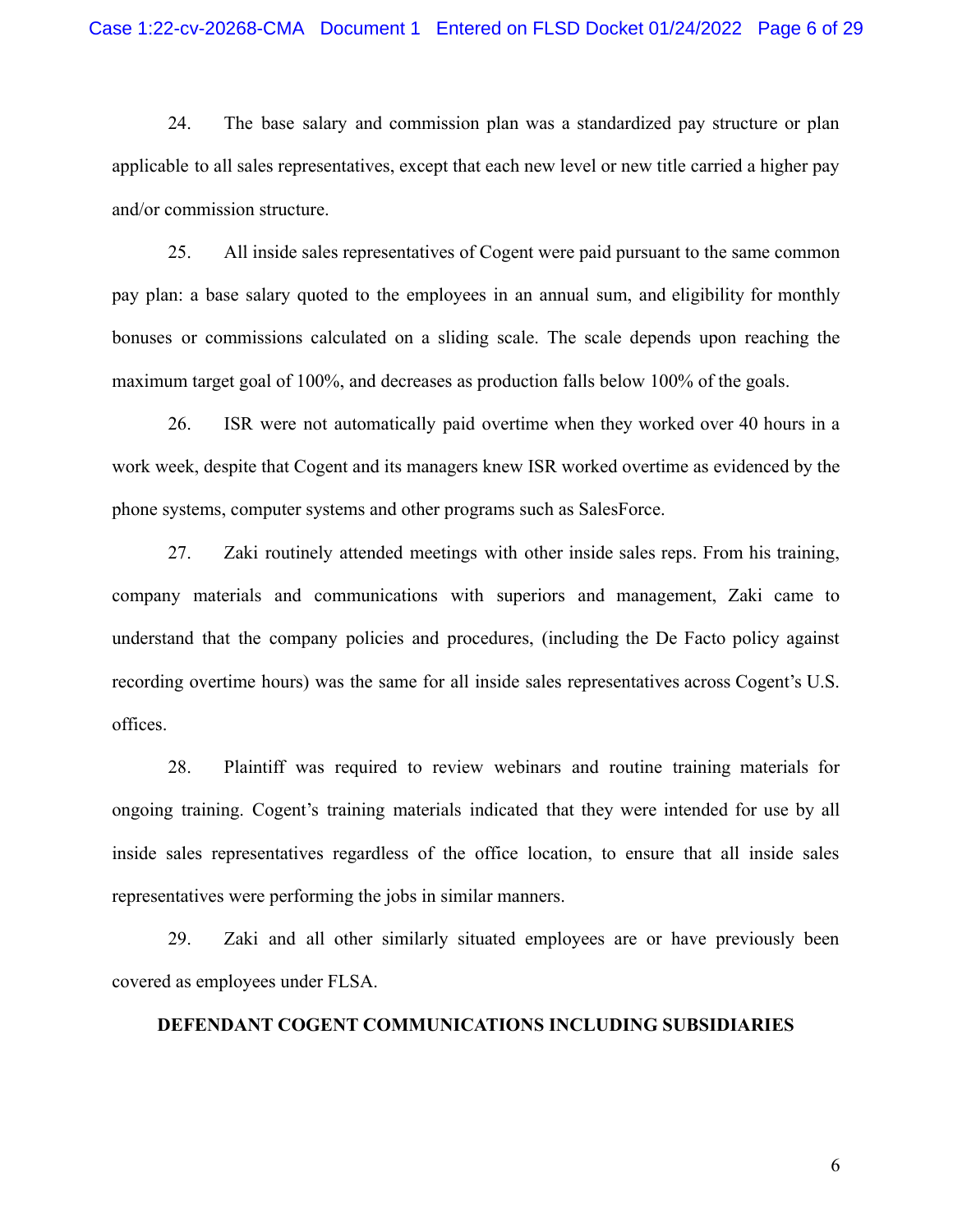30. Cogent Communications Holdings Inc. is an international Delaware for profit Corporation and a publicly traded corporation ( Nasdaq: CCOI) with principal place located at 2450 N Street, NW, Washington, DC 20037. Defendant may be served through its registered agent: Corp. Creations Network Inc., 11380 Prosperity Farms Road, #221E, Palm Beach Gardens, FL 33410.

31. Defendant Cogent Communications of South East Inc., upon information and belief is a wholly owned subsidiary of Cogent Communications Holdings Inc., with the same principal office located at 2450 N ST NW 4th Floor, WASHINGTON, DC 20037, and with registered agent in Florida located at: CORPORATION SERVICE COMPANY, 1201 HAYS STREET, TALLAHASSEE, FL 32301-2525.

32. Similarly, Defendant Cogent Communications Inc. is a Florida, for profit corporation with a principal place of business in Boca Raton, Florida and upon information and belief is a wholly owned subsidiary of Defendant Cogent Communications Holdings Inc. Defendant may be served through its registered agent, KEENAN, KAREN M at: 2871 N. OCEAN BOULEVARD - #D516, BOCA RATON, FL 33431.

33. Defendants operate as a single integrated business enterprise (SBE), under the company and brand name Cogent Communications, and upon information and belief, Plaintiff and all ISR perform work for Defendants jointly and concurrently and without regard to differences by subsidiary, names, or the specific subsidiary any ISR was paid by.

34. Defendants are all employers within the definition of the FLSA section 203 as all share offices, officers, employee rules and procedures, and jointly directed the work of the Plaintiff and all others similarly situated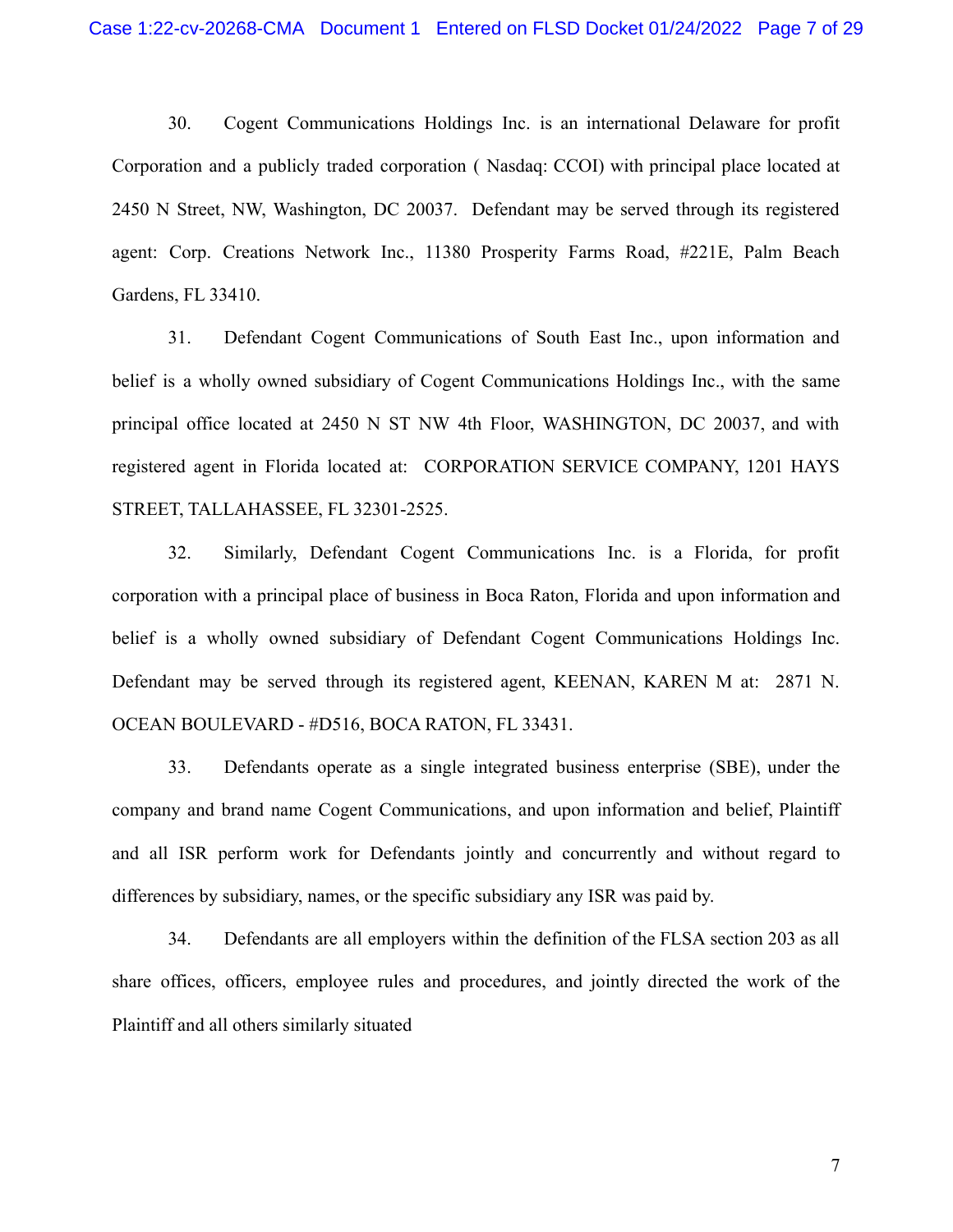35. Defendants also jointly created and enforced the unlawful pay practices complained of herein.

36. Cogent's 2020 Annual Report (10k), reports its business as: "We are a facilities-based provider of low-cost, high-speed Internet access, private network services, and data center colocation space. Our network is specifically designed and optimized to transmit packet switched data. We deliver our services primarily to small and medium-sized businesses, communications service providers and other bandwidth-intensive organizations in 47 countries across North America, Europe, Asia, South America, Australia and Africa. We are a Delaware corporation, and we are headquartered in Washington, DC."

37. Cogent employed the following number of sales representatives as of December 2020 as per the annual report: "We employ a direct sales and marketing approach. As of December 31, 2020, our sales force included 712 full-time employees. Our quota bearing sales force includes 569 employees with 333 employees focused primarily on the corporate market and 236 employees focused primarily on the net centric market. Our sales personnel work through direct contact with potential customers in, or intending to locate in, our on-net buildings"

38. Upon information and belief and analysis of Cogent's website and postings for positions available for sales representatives, Defendant's staffs inside sales representatives at its offices in the following 26 cities: Atlanta, Boca Raton, Boston (x2), Charlotte, Chicago (x2), Columbus, Dallas, Denver, Detroit, Herndon, Houston, La Miranda, Los Angeles, Miami, New Orleans, New York City, Oakland, Pasadena, Philadelphia, Phoenix, San Diego, San Francisco, Santa Clara, Vienna, VA.

39. Cogent operates from 13 different states from the eastern seaboard, to the south, to the midwest, to the west coast, a truly national operation, and which include the following 13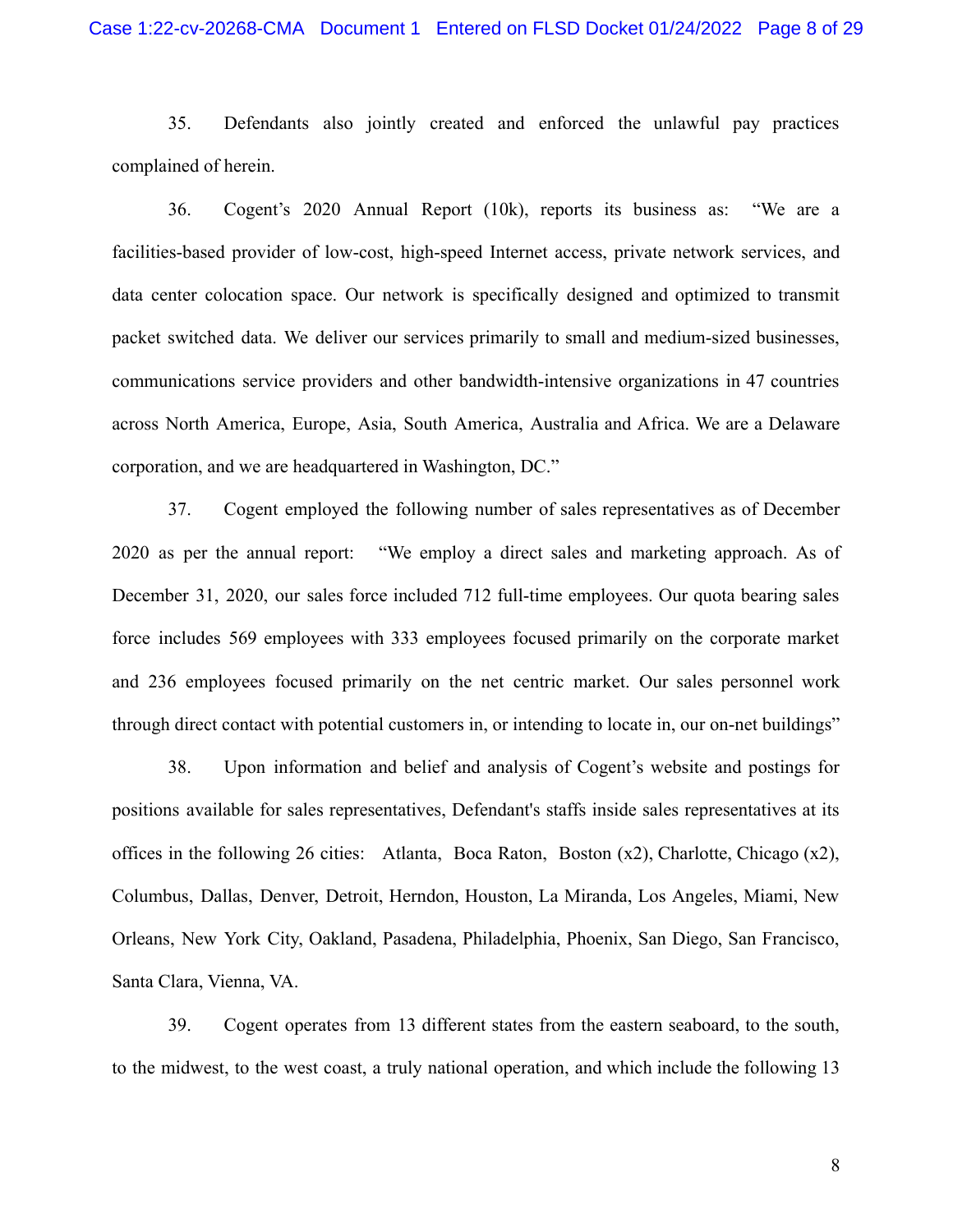states and the District of Columbia: Arizona, California, Colorado, District of Columbia, Florida, Georgia, Illinois, Michigan, Missouri, North Carolina, Ohio, Pennsylvania, Texas, and Virginia,.

40. Cogent presently has posted the identical job description for the position of "Regional Account Manager" for its offices in: New York, West Palm Beach, Quincy, Orlando, Lincoln, and Atlanta on its website, confirming that there is a single job description for the Regional Account Manager for each office.

41. Similarly, Cogent presently has posted the idential job description for the position of "National Account Manager" for its Atlanta, Dallas and Chicago offices confirming a single job description for this position regardless of the office location.

42. Cogent is an Employer within the definition of the FLSA, and an Enterprise, and was Plaintiff's Employer within the meaning 29 U.S.C. § 203(d). Upon information and belief, Cogent had revenues exceeding \$500,000 annually in all applicable time periods, and is involved in interstate commerce, making sales and collecting payments and credit card transactions across state lines.

43. Upon information and belief, and from Defendant's 2020 Annual report (10k), Cogent employed approximately 712 Full time inside sales reps (ISR), and thus, given turnover, within 3 years of the filing of this complaint, Cogent employed in its various offices in the U.S. upwards of 2000 or more inside sales representatives.

#### **JURISDICTION AND VENUE**

44. This Court has subject matter jurisdiction over this action pursuant to 28 U.S.C. §1331, because this action involves a federal question under the Fair Labor Standards Act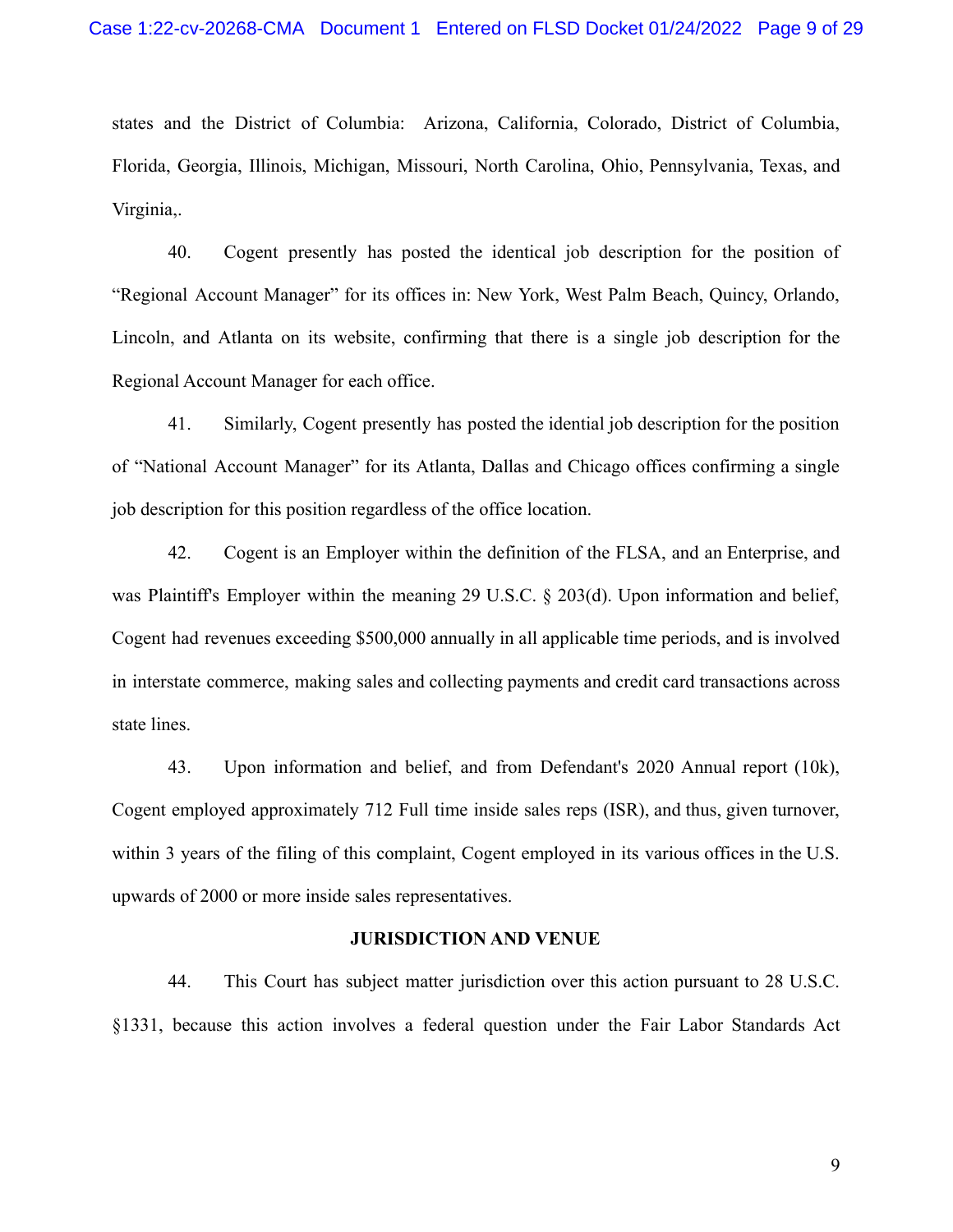("FLSA"), 29 U.S.C. § 216 (b). Supplemental jurisdiction over state law claims exists pursuant to 28 U.S.C. § 1367.

45. This Court is empowered to issue a declaratory judgment under 28 U.S.C.§§ 2201 and 2202.

46. This Court has personal jurisdiction over Cogent, because Cogent operates substantial and continual business in Dade County, Florida from its office located at Cogent's Miami office located at: 1 SE 3rd Ave, Ste 1030 Miami, FL 33131 and the unlawful pay practices and damages at issue occurred within this District.

47. Venue is proper to this Court pursuant to 28 U.S.C. Sec. 1391(b) because the parties reside in this district and because a substantial part of the events giving rise to the claims occurred in this District.

48. The overtime wage provisions set forth in FLSA §207 apply to Cogent, and at all relevant times, Cogent engaged in interstate commerce and/or in the production of goods for commerce within the meaning of the FLSA section 203 as a common business enterprise.

#### **FLSA GENERAL FACTUALALLEGATIONS**

49. This collective action arises from an ongoing, long standing, and wrongful scheme by Cogent to willfully underpay and refuse to pay overtime wages to a large class of workers, the inside sales representatives, who Cogent knew, and knows up through the filing of this Complaint, routinely worked overtime hours without being paid properly under the FLSA.

50. Cogent's unlawful pay practices and scheme applicable to all inside sales representatives includes: a) willfully permitting ISR to suffer to work off the clock; b) manipulating bonus programs to confuse and prevent sales employees from recovering their earned bonuses.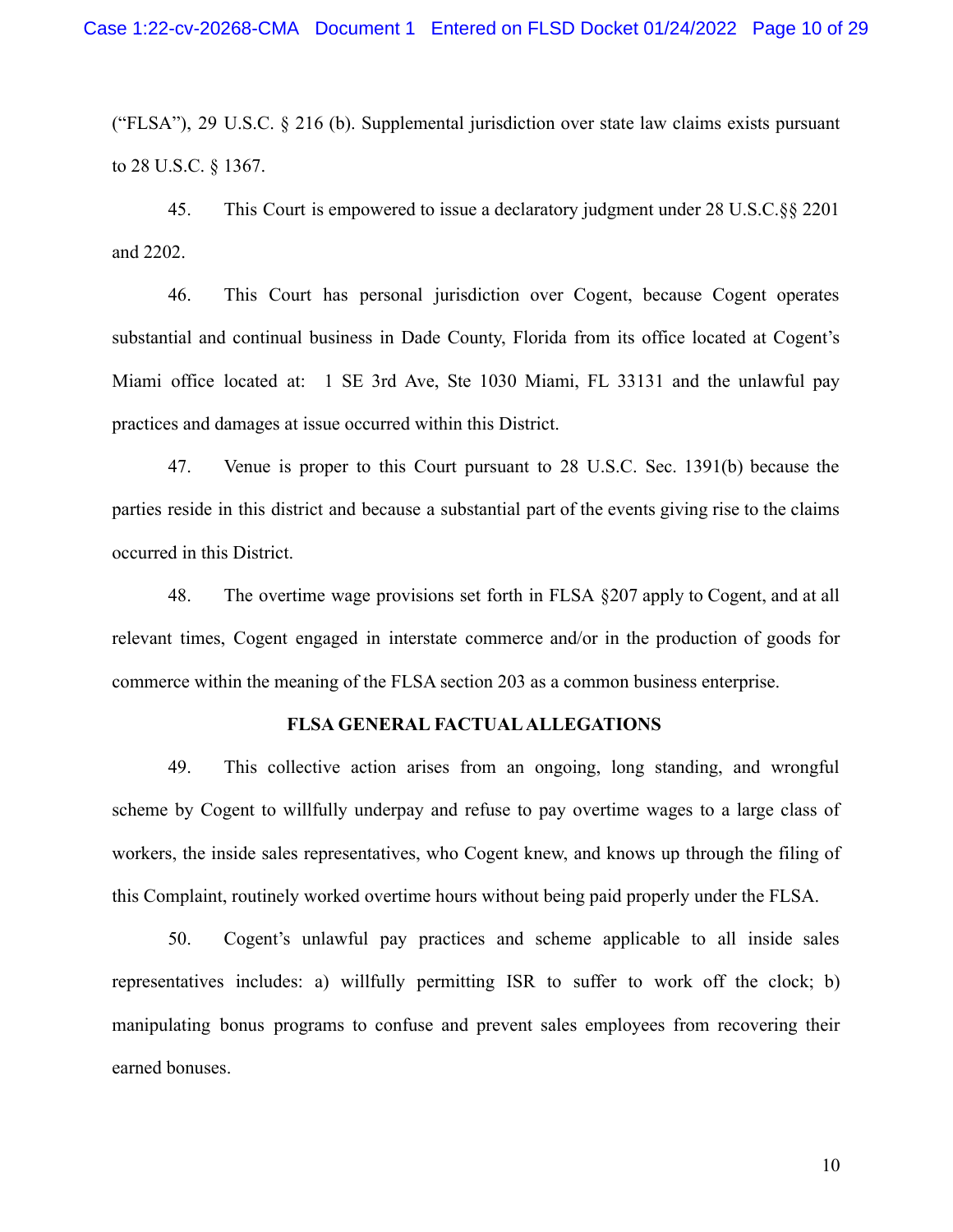51. Cogent has made a calculated, willful decision to refuse to pay overtime wages under the risk that even if one employee, or many, eventually made a claim for overtime wages, they would have already benefited financially from the additional work hours in terms of increased sales, and the fact that the statute of limitations would run on claims before many would even assert their rights under the FLSA.

52. Despite being a large international publicly traded corporation with dozens of offices and many thousands of employees throughout the United States of America, including an assumed general counsel and numerous attorneys in their employment, and having operated in the US and subject to the requirements of the FLSA for perhaps decades, Cogent has blatantly, and willfully violated the FLSA by willfully refusing to pay overtime wages when they knew and were aware of employees working overtime hours and understood the FLSA requirements that employers must legally pay non-exempt employees, such as Plaintiff and the class of similarly situated, a premium for all overtime hours worked.

53. The FLSA does not require non-exempt employees to have to "claim" or submit a claim for overtime hours as a condition for being paid for these hours, especially where Cogent knew, or should have known, that employees were working overtime hours who were non-exempt.

54. Thus, Cogent's automatic deduction of 1 hour for meal breaks regardless of whether ISR take these full 1 hour meal breaks results in the theft of overtime wages earned and owed.

55. As to the bonus plan, Cogent maintained a practice of confusion, mis-information, and discouraged inside sales reps from questioning or challenging their pay practices under an environment of fear of scrutiny and reprisal and intimidation.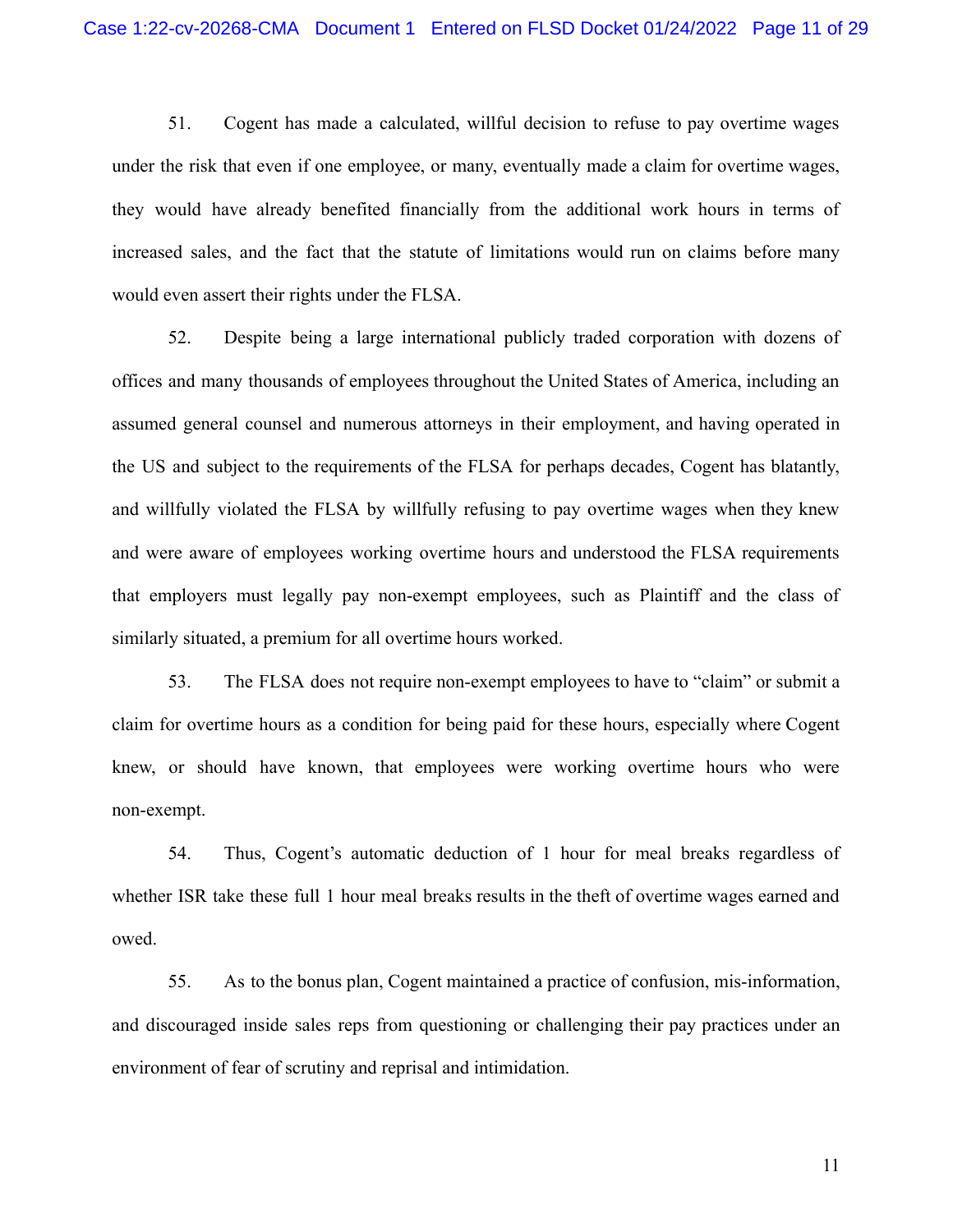56. Cogent never disciplined employees for working through the 1 hour lunch break during all relevant time periods, and never properly instituted a system to provide the ISR a means to claim this time, which would for all working full schedules result in upwards of overtime hours of 5 hours per week.

57. Cogent also maintained a De Facto policy against paying overtime wages for all

inside sales reps to work their hours and not claim or submit overtime hours as doing so would

bring scrutiny over their performance and questions over the accuracy of the hours claimed.

## **THE PUTATIVE CLASSES**

58. Plaintiff bring this suit individually, and on behalf of all similarly situated persons

composed of the following Class members:

FLSA CLASS: ALL Persons currently employed or formerly employed by Cogent Communications Holdings Inc. and any of its wholly owned subsidiaries within the preceding 3 years as an inside sales representative (ISR) under the titles of: Regional Account Manager (RAM), Senior Account Manager, Industry Account Manager, National Account Manager (NAM), Global Account Manager (GAM), Enterprise Account Manager, Regional or National Sales Executive, National Sales Executive, Consultant, Territory Manager, or any other job title used to describe persons whose primary job duty was inside sales to businesses.

THE STATE CLASSES: All Persons currently employed or formerly employed by Cogent Communications Holdings Inc. or any of its wholly owned subsidiaries within the preceding 3 years as an inside sales representative (or any other job title used to describe persons whose primary job duty was inside sales to businesses) subject to the laws of Arizona, California, Colorado, District of Columbia, Florida, Georgia, Illinois, Michigan, Missouri, North Carolina, Ohio, Pennsylvania, Texas, Virginia.

59. At the time of this filing, numerous other members of the putative classes seek to join this action and demonstrate that there are others similarly situated who seek to join and claim their overtime wages. Several members of the putative classes have executed consents to join and are simultaneously filing consents and who have shared information to Plaintiff of similar experiences.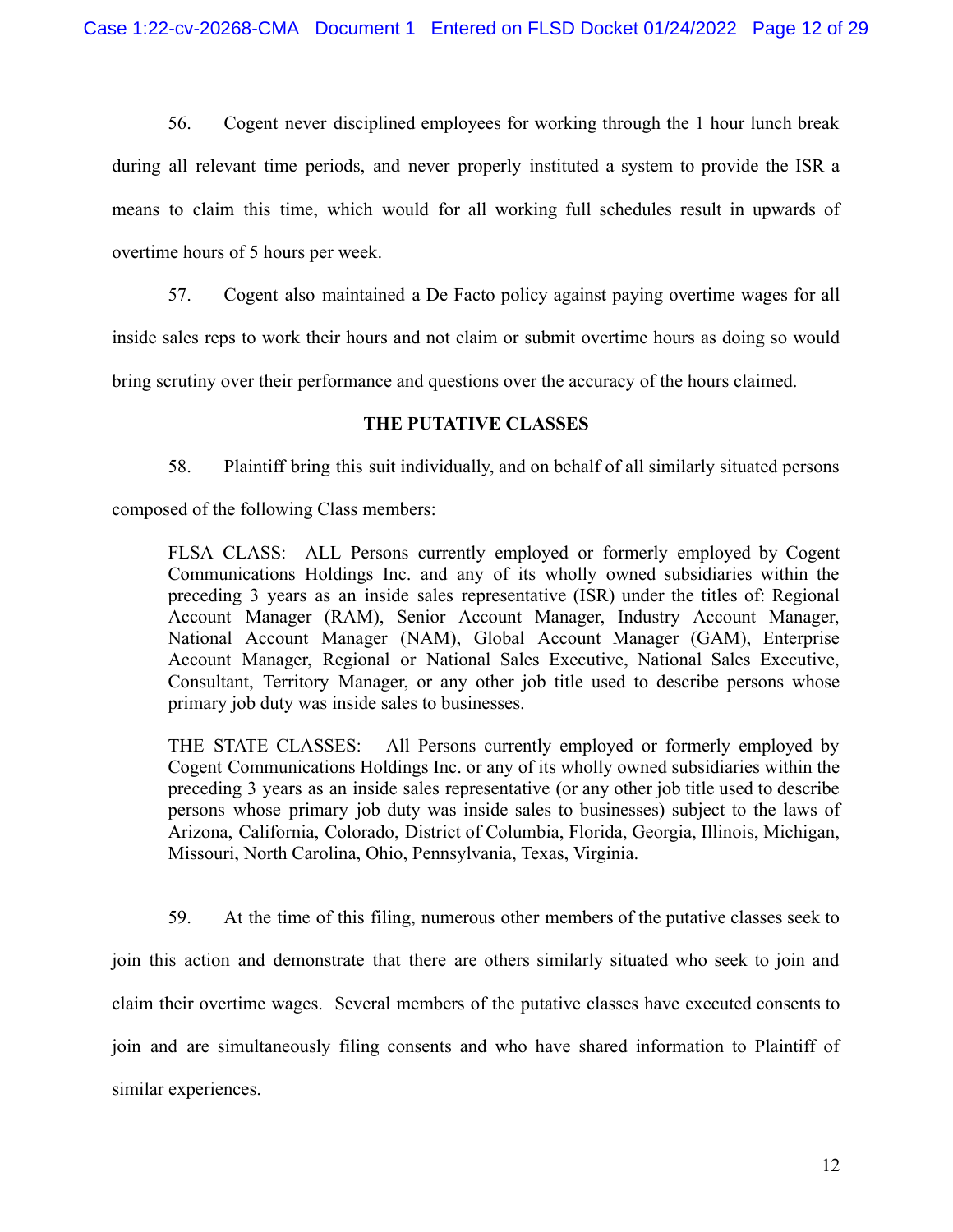60. Plaintiff Zaki is willing and able to protect and represent the putative classes, and does herein consent to doing so, as well as by this Complaint consents to joining this collective action.

61. Plaintiff alleges for himself, and on behalf of those similarly situated of the putative classes who elect to opt-into this action, that they are entitled to unpaid wages from Cogent for overtime work performed for which they did not receive overtime premium pay, and the full lawful amount of overtime pay as required by the FLSA.

62. Upon information and belief, given turnover of employees during the relevant class period of the prior three (3) years, Plaintiff estimates that the putative class to be in the range of 1400 to 2000 or more persons.

63. All inside sales representatives within these classes described herein and working from or reporting to all of Cogent's offices up through the filing of this complaint, were treated as non-exempt employees.

#### **COLLECTIVE ACTION ALLEGATIONS**

64. Plaintiff brings this action individually and on behalf of all others similarly situated who worked as inside sales representatives, otherwise referenced herein as the putative class, as a collective action pursuant to the Fair Labor Standards Act. 29 USC §216(b).

65. The members of the FLSA Collective (aka "Class") are so numerous that joinder of all members is impracticable and in the interests of justice, as well as in keeping with the legislature's intent in creating Collective Actions under Section 216(b), proceeding as a collective action is proper in this case. While the exact number of the members of the Collective or Class is unknown to the Plaintiff at this time and can only be ascertained through appropriate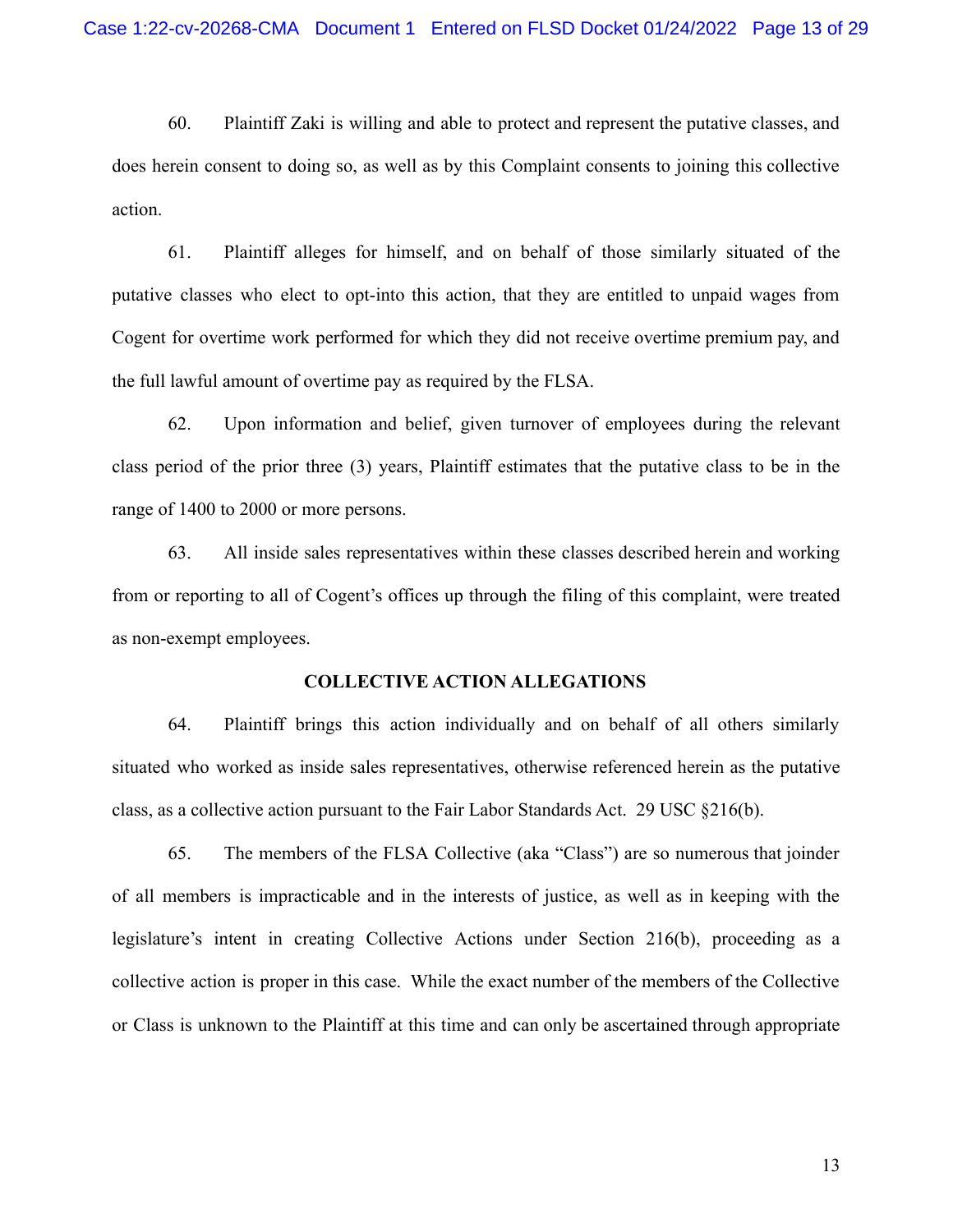discovery, upon information and belief, Plaintiff believes that there are upwards of 2,000 or more individuals in the defined class within the three (3) year relevant class period.

66. Plaintiff will fairly and adequately protect the interests of the putative Class of similarly situated inside sales representatives, and has retained counsel that is experienced and competent in class/collective actions and employment litigation. Plaintiff has no interest that is contrary to, or in conflict with, members of the putative Class.

67. A collective action suit, such as the instant one, is superior to other available means for a fair and efficient adjudication of this lawsuit. The damages suffered by individual members of the Class may be relatively small when compared to the expense and burden of litigation, making it virtually impossible for members of the Class to individually seek redress for the wrongs done to them.

68. A collective action is, therefore, superior to other available methods for the fair and efficient adjudication of the controversy. Absent these actions, the members of the Class likely will not obtain redress of their injuries and Cogent will retain the proceeds from its violations of the FLSA.

69. Furthermore, even if any member of the Class could afford individual litigation against Cogent, it would be unduly burdensome to the judicial system. The instant methodology, when compared to voluminous individual actions, has fewer management difficulties and provides the benefits of unitary adjudication, economies of scale, and comprehensive supervision by a single court. Concentrating this litigation in one forum will promote judicial economy and parity among the claims of individual members of the Class and provide for judicial consistency.

70. There is a well-defined community of interest in the questions of law and fact affecting the Class as a whole. The question of law and fact common to each of the Class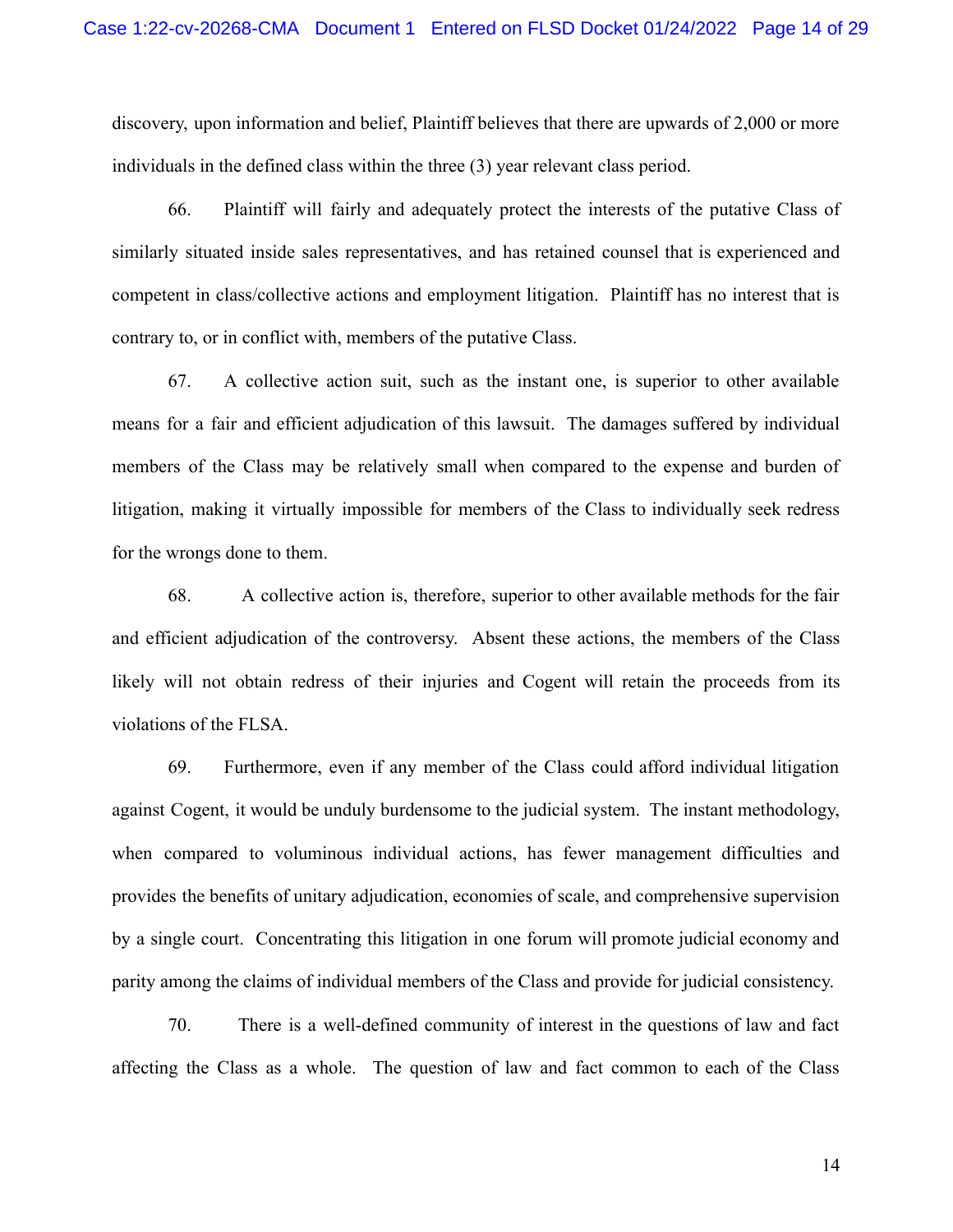predominate over any questions affecting solely individual members of the action. Among common questions of law and fact are:

- a. Whether Cogent employed members of the Class within the meaning of the applicable provisions of the FLSA;
- b. Whether Plaintiff and members of the Class were and/or are improperly not provided their base pay and wages, including minimum wages, free and clear as required by DOL regulations and the FLSA;
- c. Whether Plaintiff and members of the Class were expected, permitted, and encouraged to regularly work hours in excess of forty (40) per week off the clock and without being paid a premium for all hours worked;
- d. Whether Cogent unlawfully either edited or shaved overtime hours from inside sales employees time records, or required and instructed employees to shave, edit and remove overtime hours from their own weekly time records;
- e. Whether Cogent knowingly failed to maintain and preserve accurate and true records of all hours worked and wages earned by Plaintiff and the Class;
- f. Whether Plaintiff and the Class have sustained damages, and if so, what is the proper measure of such damages;
- g. Whether Cogent willfully and with reckless disregard, underpaid Plaintiff and the class of similarly situated, even when they did pay a premium for overtime hours worked;
- h. Whether Cogent maintained a De Facto, unlawful policy against paying overtime wages and against inside sales representatives from claiming or reporting all hours worked; and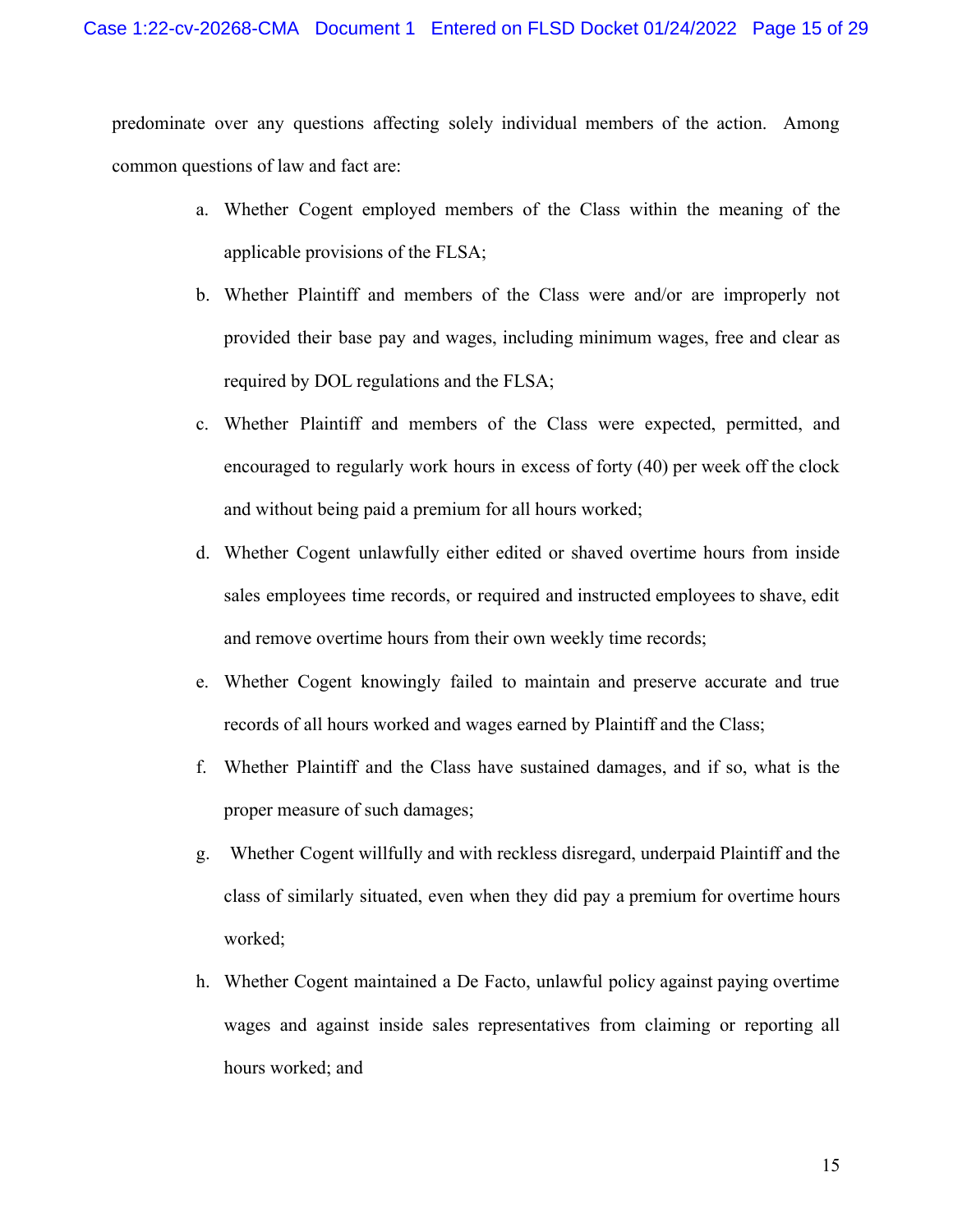i. Whether Cogent permitted Plaintiff and all others similarly situated to suffer to work off the clock.

71. Plaintiff knows of no difficulty that will be encountered in the management of this litigation that would preclude its continued maintenance as a collective action.

### **FAILURE TO MAINTAIN TRUE & ACCURATE RECORDS OF HOURS WORKED**

72. All employers subject to the FLSA must maintain and preserve certain records describing the wages, hours and working conditions of their employees.

73. Evidence reflecting the precise number of overtime hours worked by Plaintiff and every member of the Class, as well as the applicable compensation rates, is in the possession of Cogent.

74. However, and to the extent records are unavailable, Plaintiff and members of the Class may establish the hours they worked solely by their testimony and the burden of overcoming such testimony shifts to the employer. *Anderson v. Mt. Clemens Pottery Co.*, 328 U.S. 680 (1946).

75. With respect to an employee subject to the FLSA provisions, the following records must be kept as per 29 CFR part 516:

- a. Personal information, including employee's name, home address, occupation, sex, and birth date if under nineteen (19) years of age;
- b. Hour and day when workweek begins;
- c. Regular hourly pay rate for any week when overtime is worked;
- d. Total hours worked each workday and each workweek;
- e. Total daily or weekly straight-time earnings;
- f. Total overtime pay for the workweek;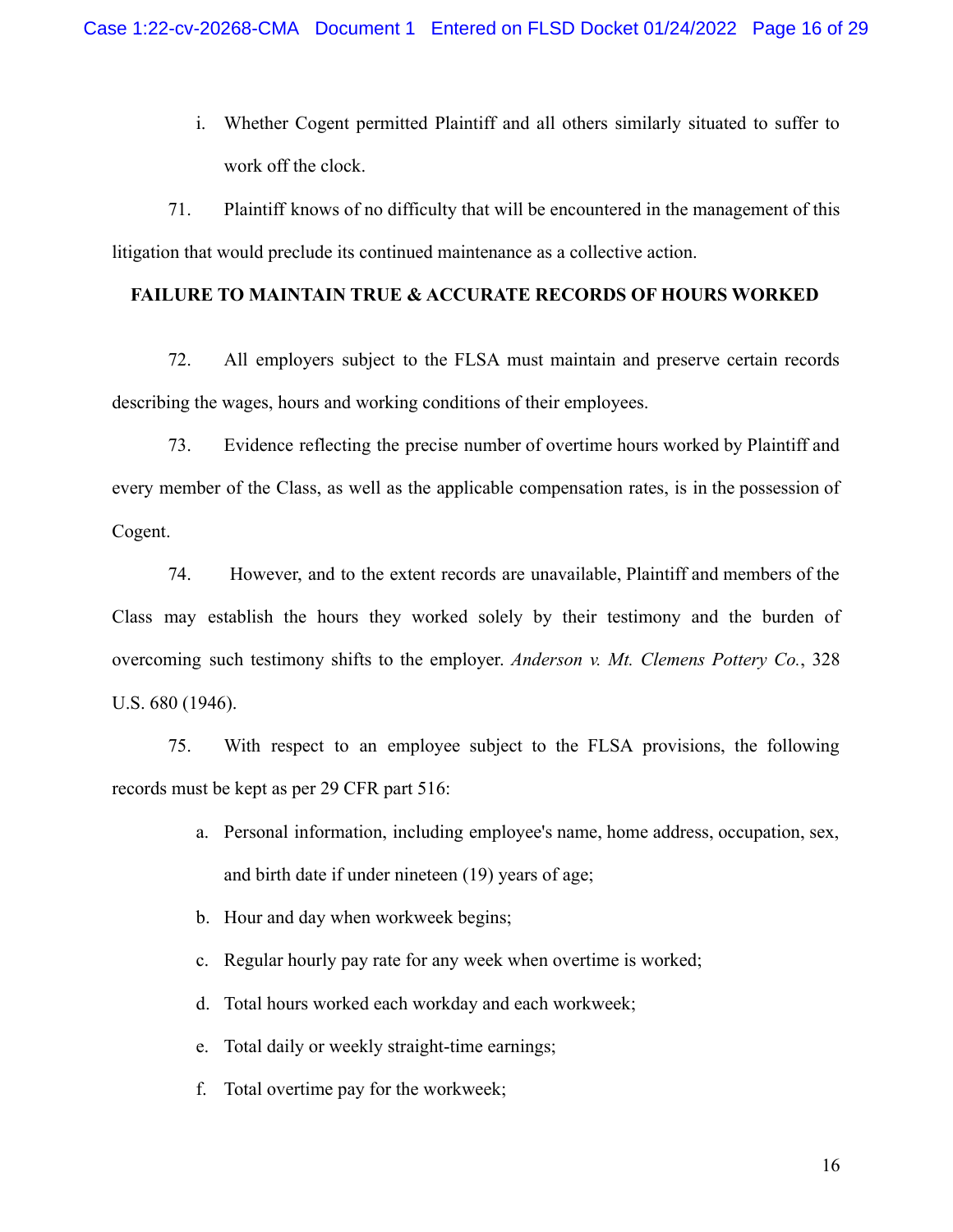g. Deductions from or additions to wages;

h. Total wages paid each pay period; and

i. Date of payment and pay period covered

76. Failure to comply with the recordkeeping requirements is a violation of the FLSA for which criminal or civil sanctions may be imposed, whether or not other statutory violations exist. See, 29 U.S.C. §215(a)(5); See also, *Dunlop v. Gray-Goto, Inc.*, 528 F.2d 792 (10th Cir. 1976).

77. Accurate records are not only required for regulatory purposes, they are critical to an employer's defense of claims that it violated the FLSA. An employer that fails to maintain the required records cannot avoid liability in a wage-hour case through argument that there is insufficient evidence of the claimed hours worked. See *Wirtz v. First State Abstract Ins. Co.*, 362 F.2d 83 (8th Cir. 1966); *Boekemeier v. Fourth Universalist Soc'y*, 86 F. Supp. 2d 280 (S.D.N.Y. 2000).

78. An employer's failure to maintain records may create a presumption in the aggrieved employee's favor. See *Myers v. The Copper Cellar Corp.*, 192 F.3d 546, 551 n.9 (7th Cir. 1999), citing *Anderson v. Mt. Clemens Pottery Co.*, 328 U.S. 680 (1946).

79. Cogent has failed to accurately record, track and report the Plaintiff's and Class of similarly situated members' time and work hours as required under the FLSA.

80. Cogent has failed to make, keep and preserve records, with respect to each of its employees sufficient to determine the wages, hours and other conditions and practices of employment in violation of 29 CFR §516.2 and 29 U.S.C. §§211, 216 and related laws.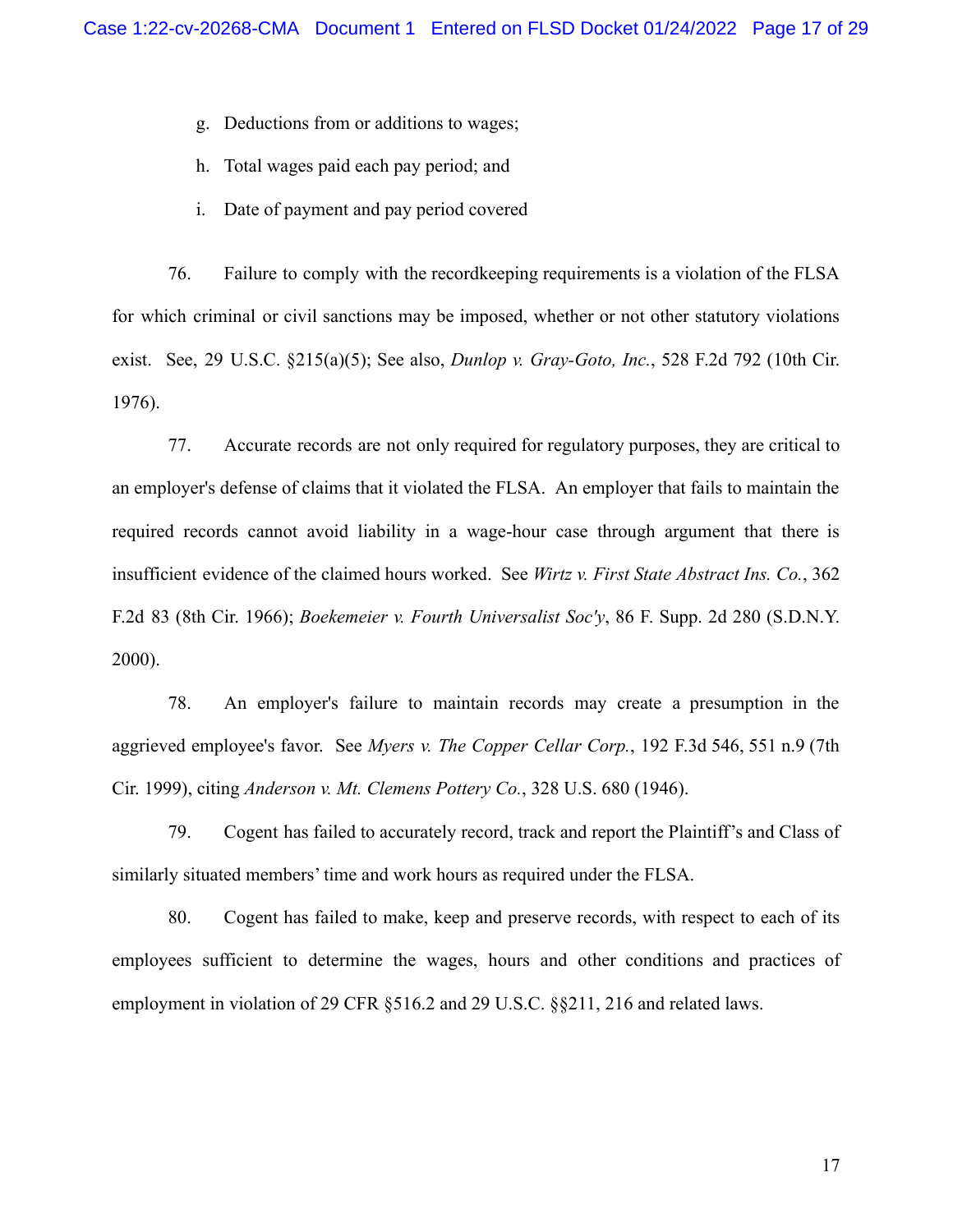81. As a direct result of Cogent's record keeping violations of the FLSA and specifically CFR part 516, the Court should declare Cogent's pay records to be inaccurate, unreliable and inadmissible, or at a minimum, a jury instruction given to such an effect.

### **RULE 23 CLASS ACTION ALLEGATIONS**

82. Plaintiff brings the Second through Fourth causes of action for Unjust Enrichment, Conversion, and Breach of Contract, pursuant to Federal Rule of Civil Procedure 23 for Cogent's unlawful taking, converting and not paying all commissions and bonuses earned as promised and agreed, free and clear to Plaintiff and all inside sales representatives on behalf of the class of Inside Sales Representatives, the members of whom have all been damaged by Cogent's herein described unlawful pay practices and conduct.

83. The proposed class, that is referred to herein as the "Inside Sales Representatives Class," is defined as follows:

ALL Persons currently or formerly employed by Cogent Communications Holdings Inc. and any of its wholly owned subsidiaries as an inside sales representative (ISR) under the titles of: Regional Account Manager (RAM), Senior Account Manager, Industry Account Manager, National Account Manager (NAM), Global Account Manager (GAM), Enterprise Account Manager, Regional or National Sales Executive, National Sales Executive, Consultant, Territory Manager, or any other job title used to describe persons whose primary job duty was inside sales to businesses during the period of 4 years preceding the filing of this Complaint to the present.

84. NUMEROSITY: The persons in this Class are so numerous that joinder of all members is impractical. Although the precise number of such persons is unknown, upon information and belief, Defendant has employed approximately 700 or more Inside Sales Representatives at any given time, and considering the prior four (4) years with turnover, upwards of 2,000 persons, thus satisfying the numerosity requirement for the Class.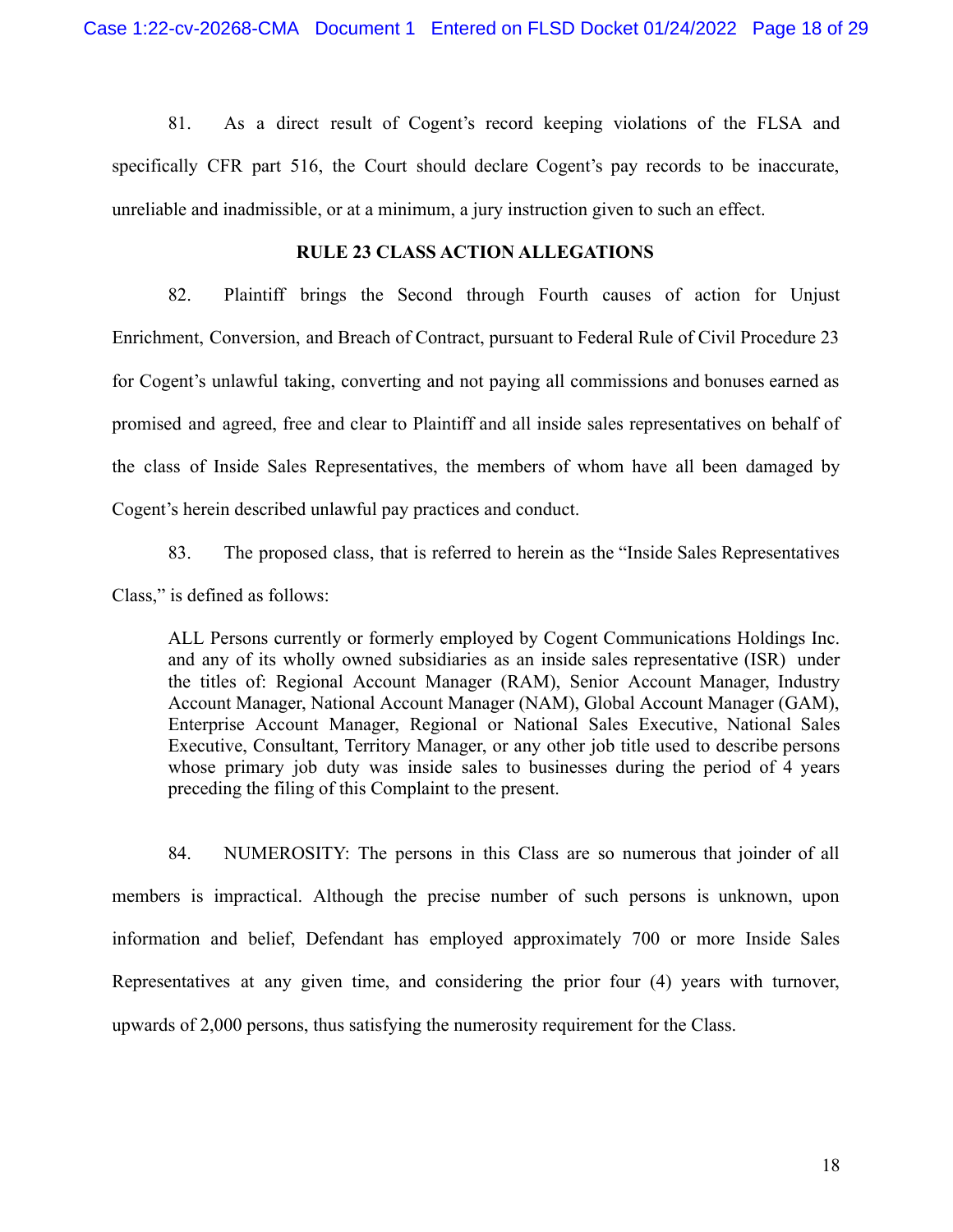85. COMMONALITY: Further, common questions of law and fact exist as to all members of the Class that predominate over any questions affecting individual members, including but not limited to:

a. Whether Cogent was unjustly enriched where Plaintiff and members of the class conferred sales services to Cogent with it's knowledge thereof, Cogent voluntarily accepted and retained these sales services, and whether it would be inequitable for Cogent to retain the benefit of these sales services without paying the benefit of such to Plaintiff and members of the class;

b. Whether Cogent converted the property of Plaintiff and members of the Class by keeping and refusing to pay out earned commissions;

d. Whether Plaintiff and members of the Class and Cogent entered into an enforceable written contract, whether Cogent breached that contract, and whether Plaintiff and members of the Class suffered damages caused by Cogent's breach of the bonus and compensation agreement; and

f. Whether Plaintiff and the Class have sustained damages, and if so, what is the proper measure of such damages; and

h. Whether Cogent's actions were willful and lacking in good faith.

86. TYPICALITY: Plaintiff's claims are typical of those of the Class. Plaintiff Zaki, like other class members, was subjected to Cogent's policy and practice of improperly paying all bonuses/commissions earned by employees in violation of state common laws and in breach of the terms of the written compensation agreement and plan.

87. ADEQUACY: Plaintiff Zaki will fairly and adequately represent and protect the interests of the putative members of the Class because he has no disabling conflict of interest that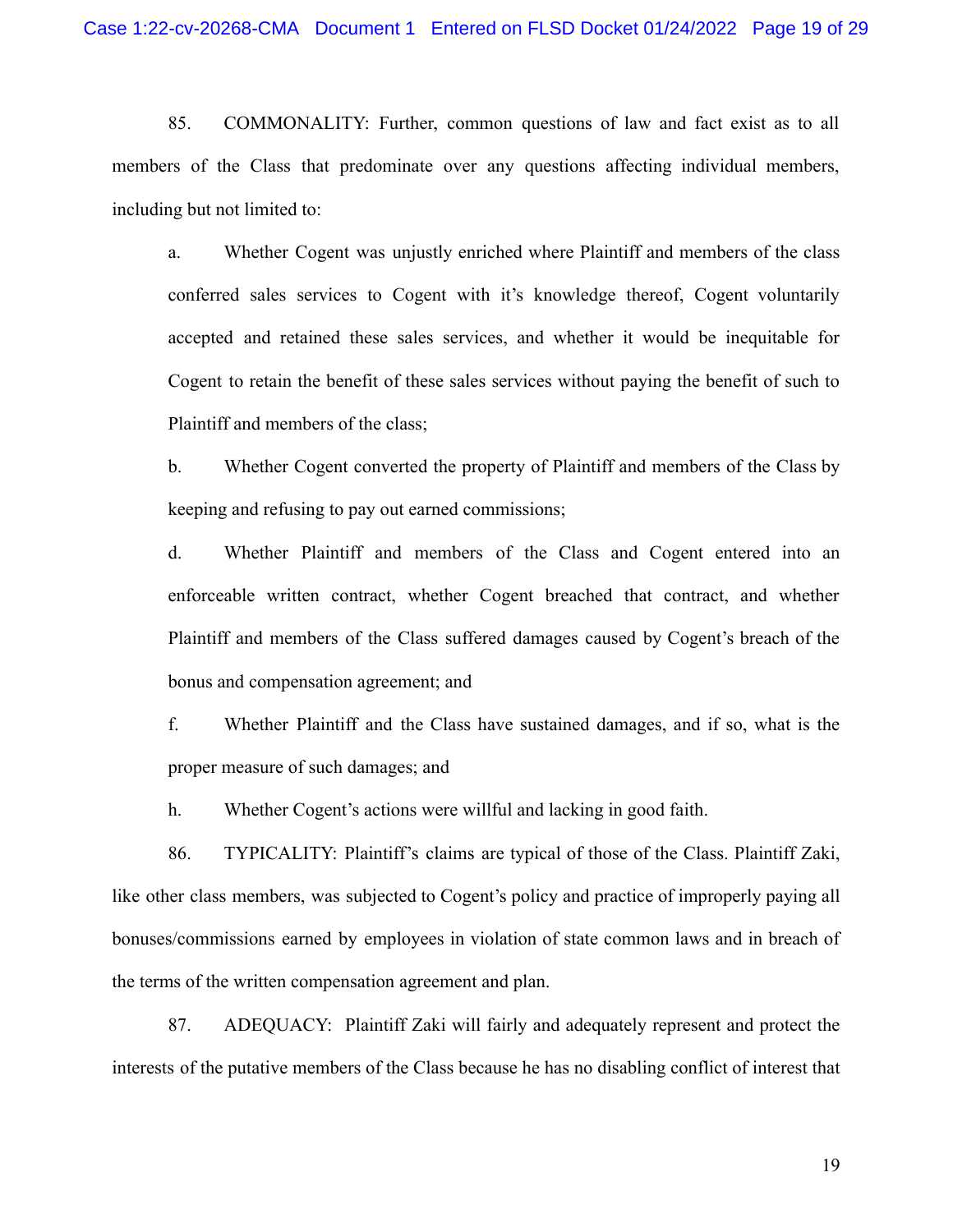would be antagonistic to those of the other class members. Plaintiff Zaki has retained counsel who is competent and experienced in class and collective action wage and hour litigation.

88. Class treatment is superior to alternative methods to adjudicate this dispute because Plaintiff Zaki and the similarly situated Inside Sales Representatives suffered similar treatment and harm as a result of Cogent's unlawful and systematic pay policies and practices, and because absent a class action, Cogent's unlawful conduct will likely continue un-remedied and unabated given that the damages suffered by individual class members are small compared to the expense and burden of individual litigation. Class certification is also superior because it will obviate the need for unduly duplicative litigation which might result in inconsistent judgments about Cogent's practices.

## **COUNT I CLAIM FOR VIOLATION OF SECTION §207 OF THE FLSA FLSA SECTION 216B COLLECTIVE ACTION**

89. Paragraphs 1 through 88 are realleged and incorporated as if fully set forth herein.

90. At all relevant times, Cogent employed Plaintiff, and/or each member of the Putative Class of similarly situated, and continues to employ members of the Putative Class, within the meaning of the FLSA.

91. Upon information and belief, all inside sales representatives were paid under a common and similar compensation plan and scheme, consisting of a base hourly pay, in addition to being eligible for monthly commissions.

92. Cogent has maintained a De Facto policy and practice of refusing to pay overtime compensation to inside sales representatives for the hours worked in excess of forty (40) hours per week.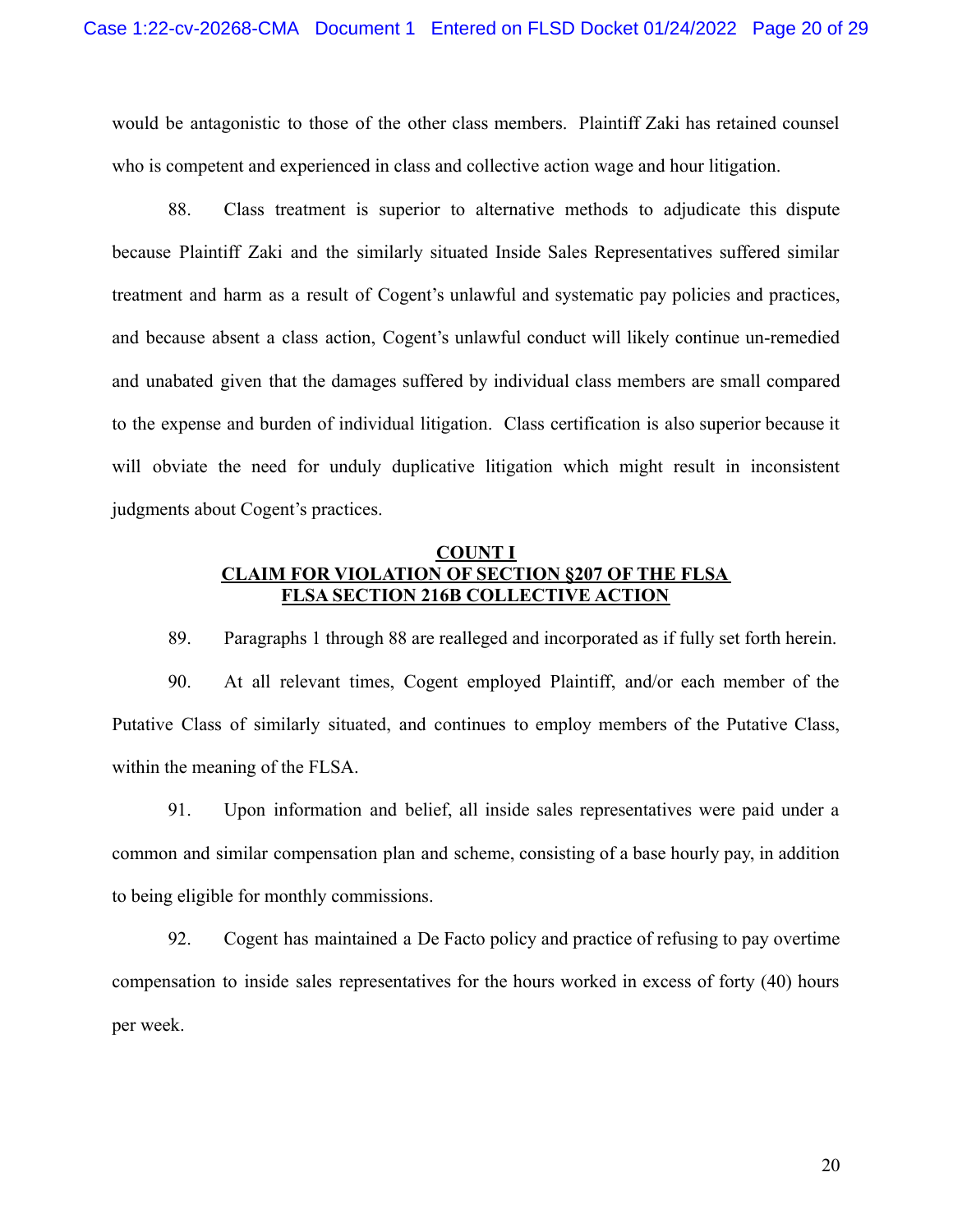93. Cogent intimidates, coerces and dissuades insides sales representatives from reporting or claiming overtime hours and working on the clock over forty (40) hours in a work week for fear of scrutiny, discipline and management displeasure, meanwhile, suggesting, encouraging and even warning inside sales representatives to meet and exceed quotas, production goals, and metrics.

94. Cogent's management is well aware of employees working off the clock at the office and outside of the office and working more than forty (40) hours in a work week, and does not discipline these employees for doing so.

95. Cogent does not instruct, order or command employees to leave at the end of their shift time, nor do they prohibit employees from performing work activities they know inside sales representatives are engaging in on behalf of Cogent while off the clock or away from the office.

96. As a result of Cogent's unlawful pay practices complained of herein, throughout the three (3) year class period to the present, Cogent has stolen potentially several millions of dollars or more in wages from inside sales representatives, while permitting them to suffer to work off the clock, or by removing hours or instructing employees to remove overtime hours from their time records.

97. Cogent knowingly and willfully failed to pay Plaintiff and all other members of the Class of similarly situated inside sales reps (ISR), overtime compensation at the appropriate legal rate for all hours they performed work on behalf of Cogent above and beyond forty (40) hours per workweek in violation of the FLSA, in particular 29 U.S.C. §§206 and 207.

98. The foregoing conduct, as alleged, constitutes a willful violation of the FLSA within the meaning of 29 U.S.C. §255(a).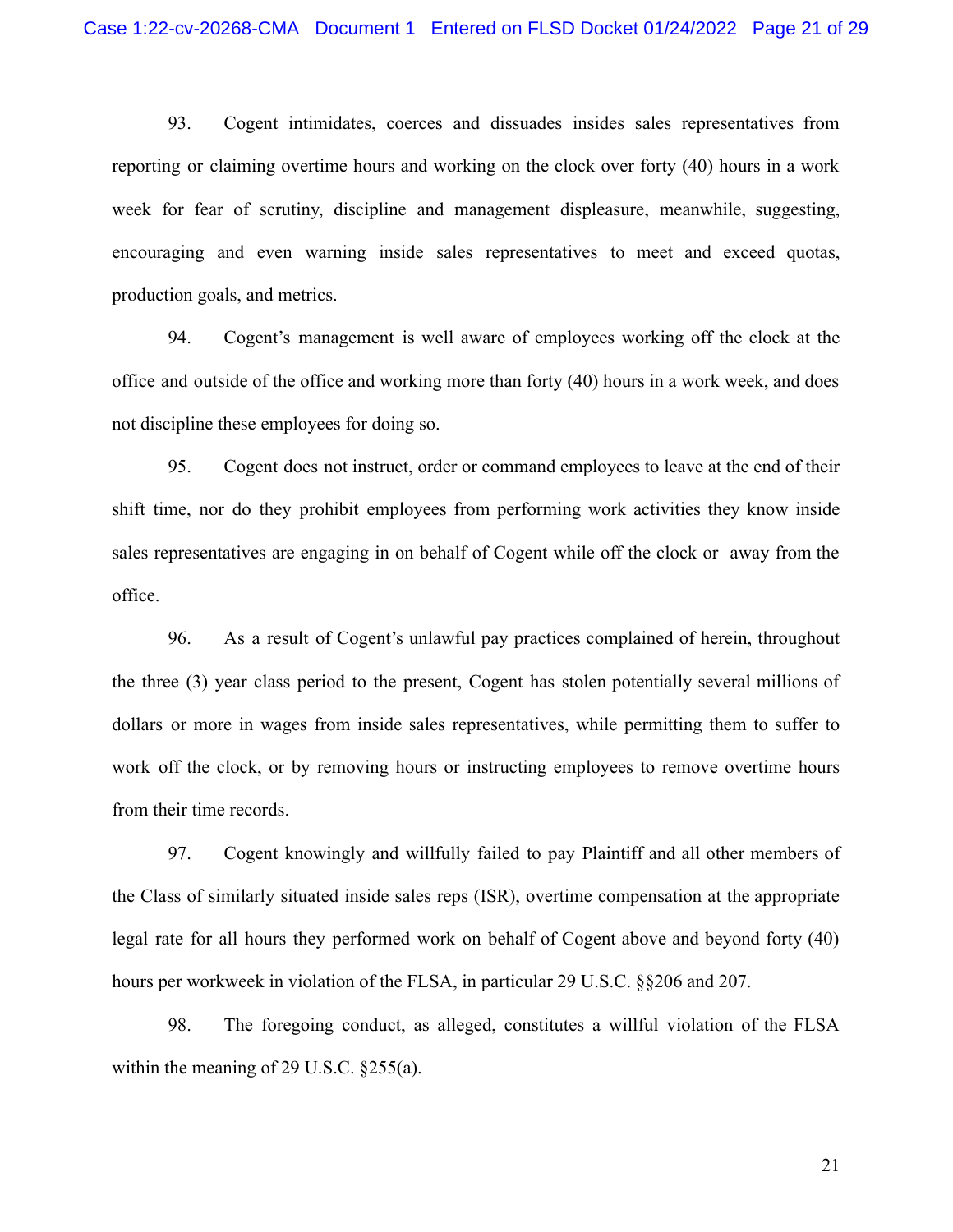99. Cogent is well aware that in order to meet goals, quotas and/or metrics, and to complete and perform their job duties to the expectations of Cogent, inside sales representatives must work more than forty (40) hours in a workweek routinely, and especially when they are falling short of sales goals.

100. Moreover, by the inherent nature of sales work, generally Cogent understands that the more hours inside sales representatives put in and work, the more likely they will produce more in sales revenue for Cogent, and thus, earn more commissions for the inside sales representatives.

101. Cogent induced and misled persons applying for and accepting the position of inside sales representatives into believing that they were to receive both a base hourly pay, or salary for performing forty (40) hours of work per workweek, free and clear and separate from the eligible commissions, and that they would be paid time and one half  $(1.5)$  their regular rates for all overtime hours worked.

102. Instead, Cogent engaged in a scheme to avoid paying overtime wages.

103. Cogent knew that the inside sales representative position would result in employees working more than forty (40) hours routinely in order to meet goals, quotas, sales requirements and other performance metrics.

104. Cogent willfully failed and refused to pay Plaintiff and all other similarly situated inside sales representatives a premium for all overtime hours worked.

105. Cogent willfully failed and refused to pay Plaintiff and all other similarly situated inside sales representatives a premium for all overtime hours worked at the correct and lawful rate, thus, underpaying Plaintiff and all inside sales representatives even when they did pay overtime wages.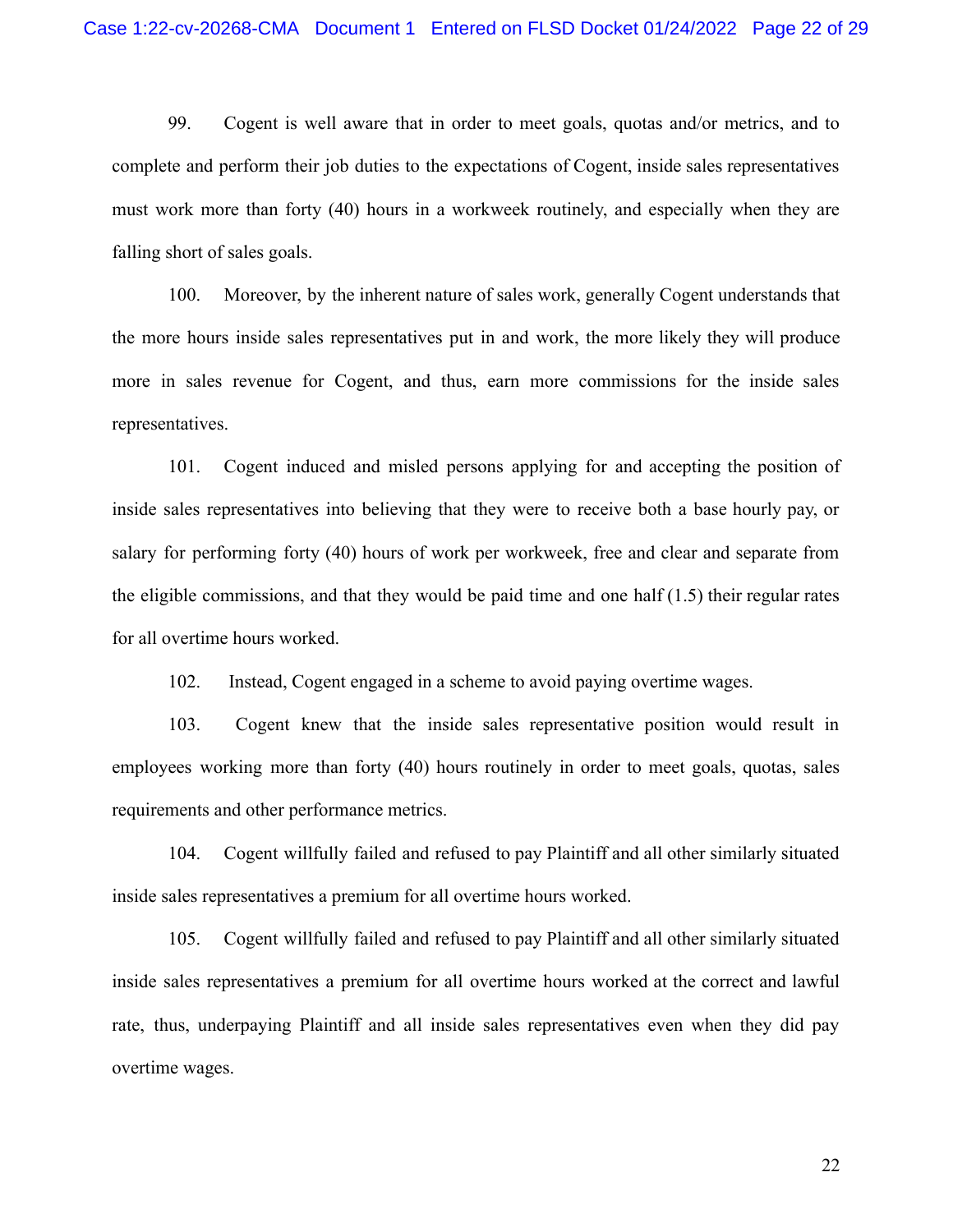106. Upon information and belief, even when Cogent did pay overtime premiums, Cogent willfully underpaid Plaintiff and all others similarly situated by failing to include commissions/bonuses earned in the calculation of the regular rates of pay, and thus the applicable overtime rates, resulting in an underpayment of proper overtime premiums under the FLSA and applicable state wage laws.

107. Defendants' failure to include the commissions/bonuses in the regular rates of pay was and is a willful violation of the FLSA and applicable state law claims, but was also applied and with a reckless disregard for the FLSA and DOL regulations.

108. Cogent cannot and does not have a good faith basis under the FLSA for its willful actions and conduct of paying Plaintiff and all inside sales representatives less than the accurate, correct and lawful rates for overtime wages for all hours worked over 40 hours in each and every workweek.

109. Plaintiff and the class of similarly situated thus are entitled to, and should be awarded liquidated damages of an equal sum of the overtime wages awarded or recovered for a period of three (3) years preceding the filing of this action to the present and continuing.

110. Due to Cogent's willful FLSA violations, Plaintiff alleges on behalf of the members of the collective/Class that they have suffered damages and are entitled to recover from Cogent the unpaid and underpaid overtime compensation due and owing for all hours worked in excess of forty (40) in each and every workweek, an additional equal amount as liquidated damages, prejudgment interest, reasonable attorneys' fees, costs and disbursements of this action, pursuant to 29 U.S.C. §216(b).

## **RULE 23 CLASS ACTION CLAIMS/COUNTS**

#### **COUNT II UNJUST ENRICHMENT**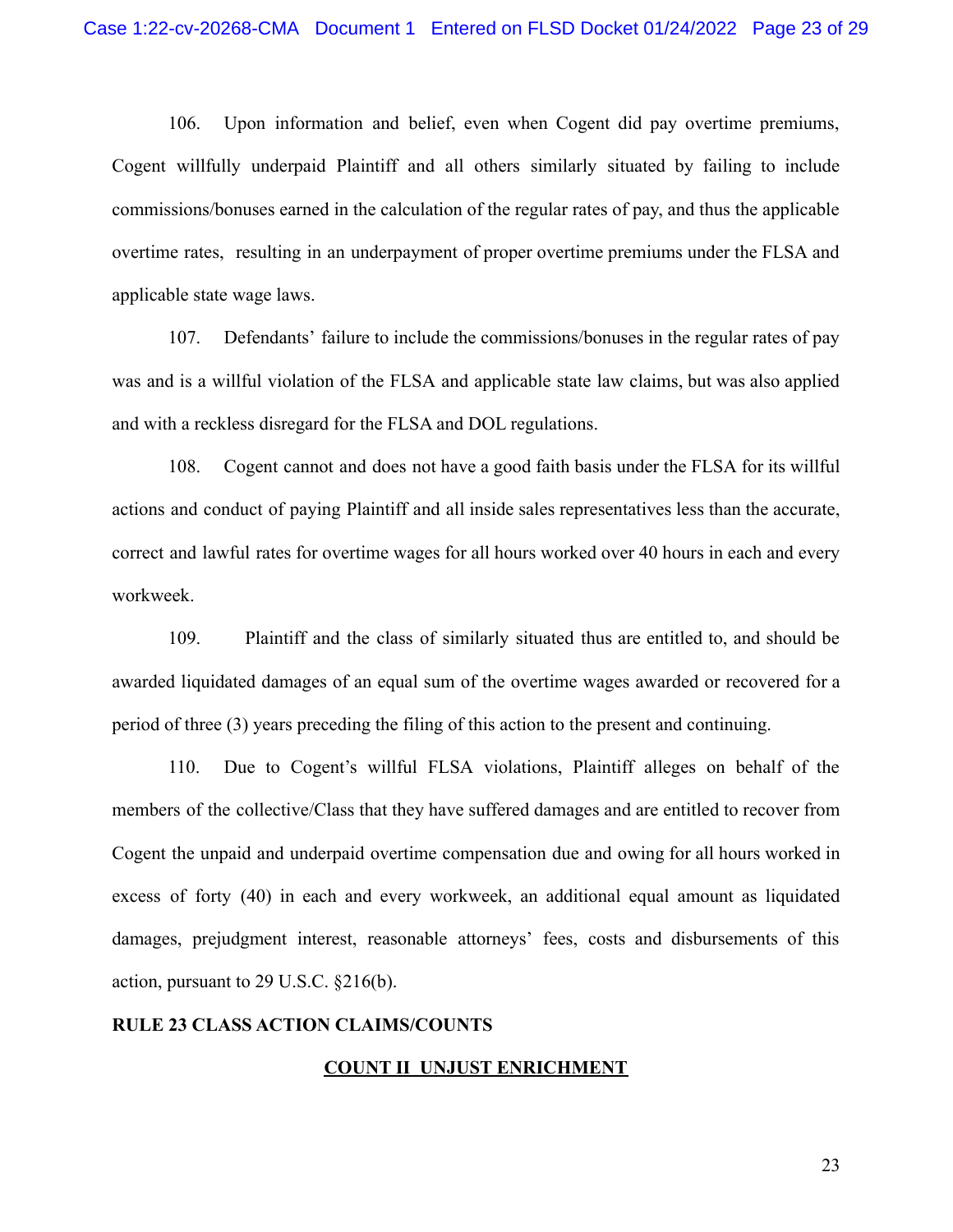111. Plaintiff adopts and realleges paragraphs 1 through 88 as if fully set forth herein.

112. Plaintiff and members of the putative class performed sales services on Cogent's behalf and Cogent had knowledge those sales services were performed.

113. Cogent voluntarily accepted and retained the sales generated from the efforts and labor of Plaintiff and members of the putative class.

114. Cogent changed the terms of the bonus/commission plan, arbitrarily and without justification and then retained and refused to pay out earned bonuses and commissions pursuant to the then existing commission/bonus plan.

115. Alternatively, for false and arbitrary reasons, solely to increase profits, Cogent withheld paying Plaintiff and all class members earned bonuses/commissions it knew were earned, due and owing.

116. Plaintiff and other class members earned commissions/bonuses, requested payment from Cogent but which refused to pay the sums earned, and instead, gave Plaintiff and all other class members false, misleading and arbitrary excuses for refusing to pay their earned bonuses/commissions.

117. It would be inequitable for Cogent to retain the benefits of the sales generated by Plaintiff and members of the putative class without paying Plaintiff and members of the putative class the value of their services, namely the base hourly wages promised for all hours worked, free and clear for their efforts and labor.

118. Cogent's actions as set forth above in failing to pay Plaintiff and members of the putative Class the commissions/bonuses promised and due to them for time spent performing work for the benefit of Cogent, constitutes Unjust Enrichment pursuant to common law.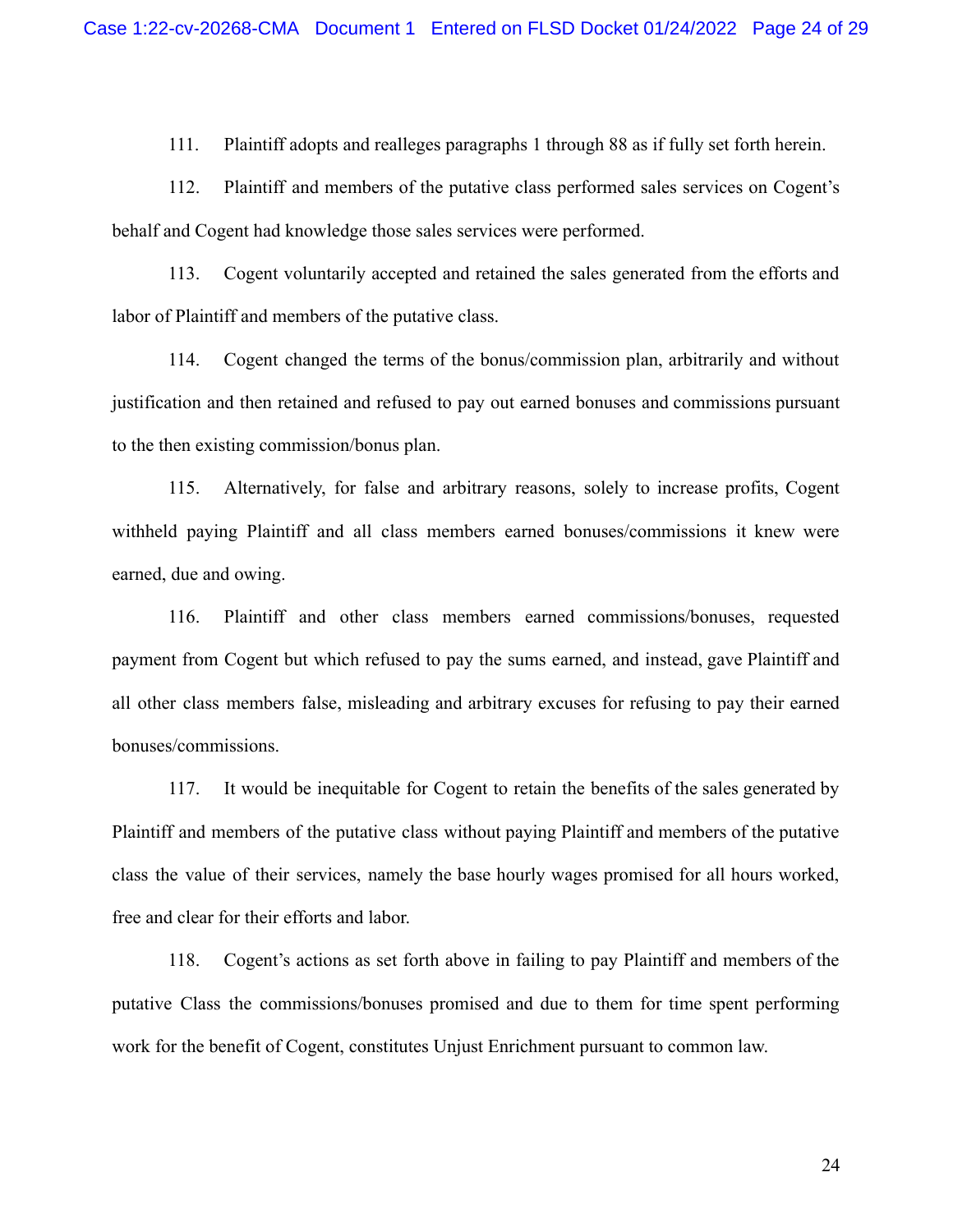119. Plaintiff and all other similarly situated inside sales representatives have suffered financial harm as a direct and proximate result of Cogent's unlawful pay practice complained of herein.

#### **COUNT III CONVERSION**

120. Plaintiff adopts and realleges paragraphs 1 through 88 as if fully set forth herein.

121. At all material times, Plaintiff and members of the putative class were and are entitled to property in the form of compensation, or money in an amount equal to all the hours worked, a premium for overtime hours worked and commissions earned during their employment with Cogent.

122. Cogent has intentionally acted to permanently or indefinitely deprive Plaintiff and members of the putative class of their property and are in possession of the wages and commissions belonging to Plaintiff and members of the putative class.

123. Cogent, without the consent of Plaintiff and members of the putative class, have converted to their own use the wages, compensation or money of Plaintiff and the class of similarly situated inside sales representatives.

124. Cogent's actions as set forth above in failing to pay Plaintiff and members of the putative Class the base wages free and clear due to them for time spent performing work for the benefit of Cogent, and taking improper deductions from their compensation constitutes Conversion pursuant to common law in Florida and all states.

125. Plaintiff and the class of similarly situated have suffered financial harm and loss of monies owed to them as a direct and proximate result of the unlawful pay practices of Cogent complained of herein.

#### **COUNT IV BREACH OF CONTRACT**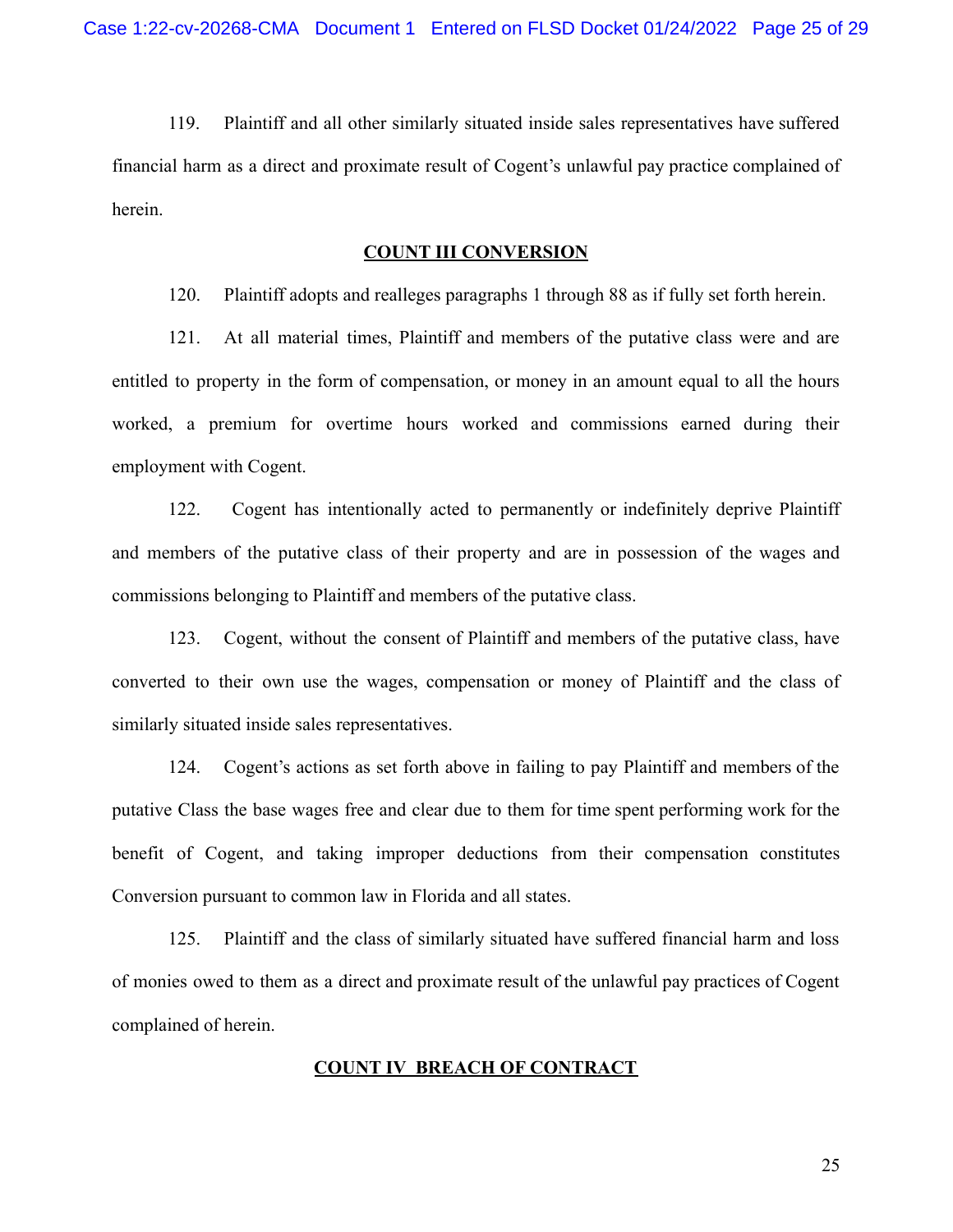126. Plaintiff adopts and realleges paragraphs 1 through 88 as if fully set forth herein.

127. On or about May 11, 2017, Plaintiff Zaki accepted employment with Cogent pursuant to an offer letter, under which Plaintiff agreed to perform work as a non-exempt, hourly paid inside sales representative for Cogent in exchange for payment of base pay compensation, the entitlement to be paid overtime for all hours worked over 40 in any workweek, and the eligibility to earn commissions/bonuses on sales. A copy of the offer letter to Plaintiff is attached as Exhibit A.

128. Upon information and belief, all inside sales representatives working for Cogent under any title, have the same, if not identical compensation plan as Plaintiff.

129. In breach of the contract, Cogent willfully and intentionally has not paid Plaintiff and members of the putative class overtime wages for hours worked in excess of forty (40) in a workweek.

130. In breach of the contract and promises by Cogent, it has taken deductions out of Plaintiff and members of the putative class promised compensation, thereby reducing their contractually promised pay below what was bargained for.

131. Cogent breached the terms of the agreement with Plaintiff and all other inside sales representatives by treating their earned base wages as a draw or loan against commissions, and thus not paying them the base pay.

132. In addition, even when Plaintiff did meet or exceed sales goals for earning bonuses/commissions, Cogent either retroactively applied new threshold and terms and conditions of the bonus commission plan in order to deny payment to Plaintiff and the class of similarly situated, or Cogent just simply willfully refused to pay the the commissions/bonuses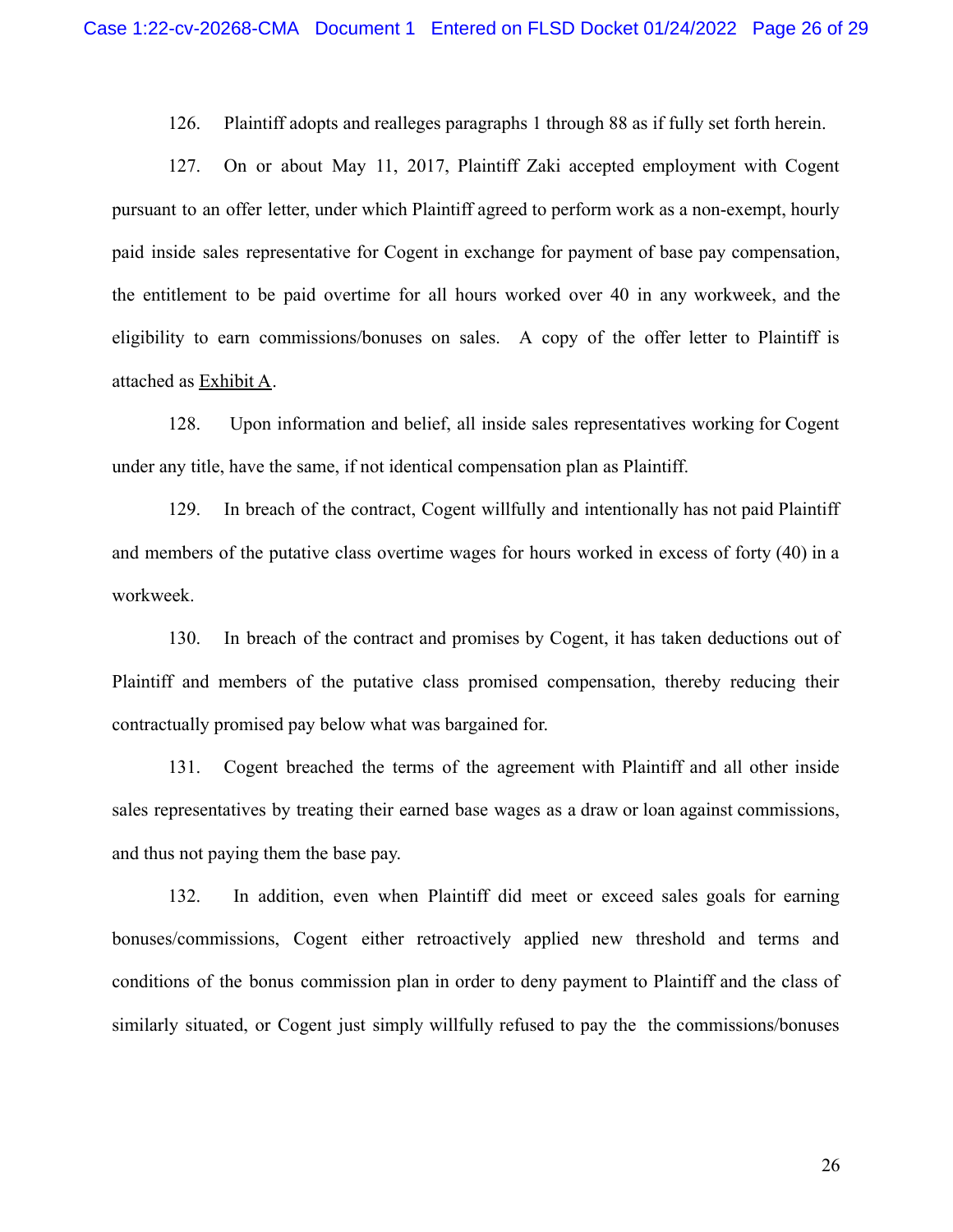earned causing financial harm and breaching the terms of the agreement to pay Plaintiff and all others similarly situated as contractually promised.

133. Plaintiff and all inside sales representatives have suffered damages in the form of lost commissions/bonuses due them as promised throughout their employment to the present and continuing.

134. Cogent drafted the offer letter and set all terms of the compensation plan, which was presented to Plaintiff as a take it or leave it, non-negotiable contract.

135. Upon information and belief, the putative class of inside sales representatives entered into similar if not identical contracts and compensation plans as the one between Plaintiff and Cogent. The putative class relied upon the representations made by Cogent in the contract, and Cogent's breaches have harmed members of the class by denying them the pay that was bargained for between the parties.

136. Plaintiff and all other similarly situated earned bonuses and commissions which were intentionally and willfully withheld, retained and refused to be paid out.

137. As a result of Cogent's willful actions, Plaintiff and all others similarly situated suffered loss of income and compensation.

**WHEREFORE** Plaintiff, NASSER ZAKI, individually and on behalf of all others similarly situated, prays for:

> a) An order designating this action as a collective action and issuance of notice pursuant to 29 U.S.C. §216(b) to all similarly situated individuals across the nation with instructions to permit them to assert timely FLSA claims in this action by filing individual Consents to Join this action as plaintiffs pursuant to  $\S216(b)$ ; and that notice be sent to all past and present employees of COGENT, any time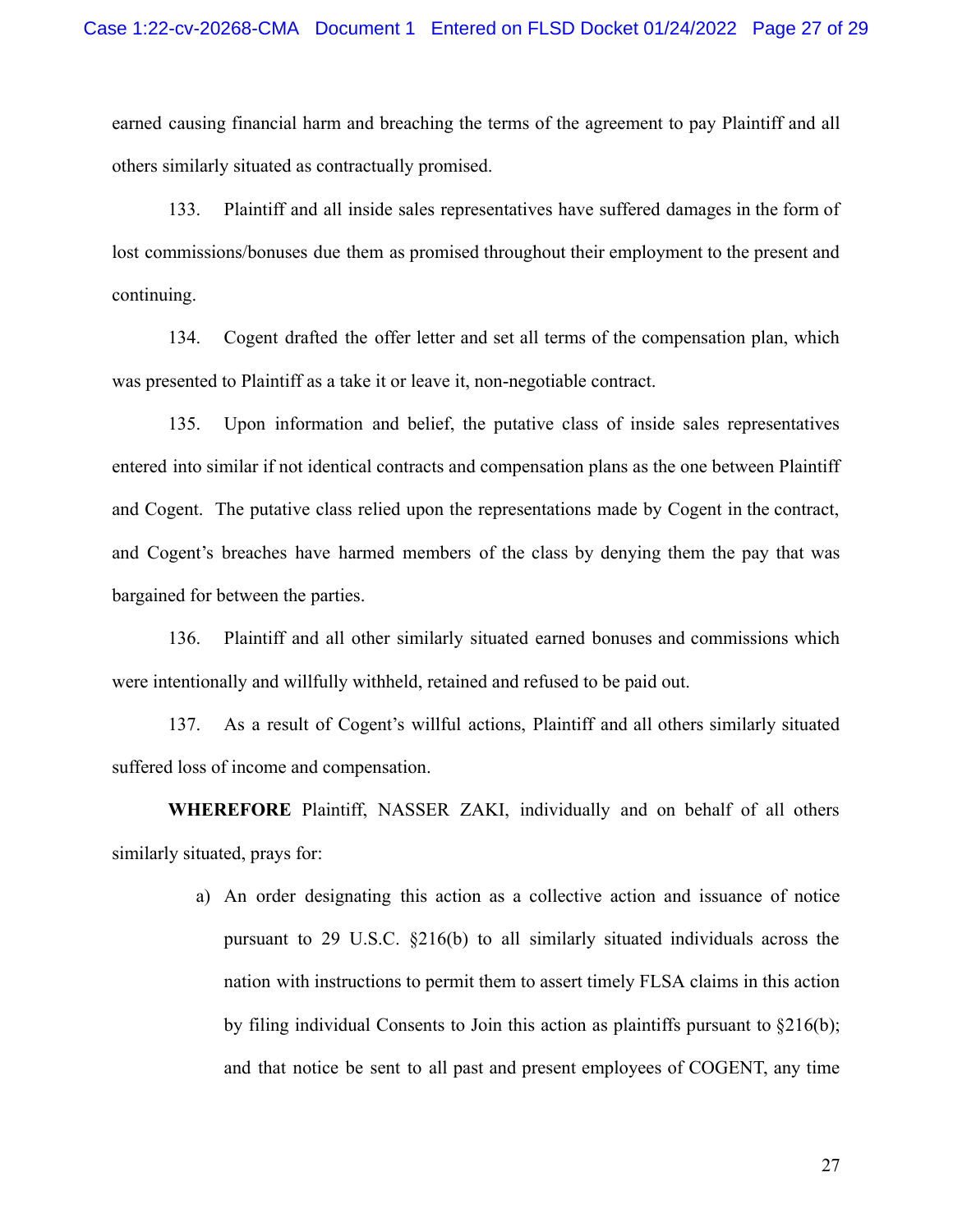during the three (3) year period immediately preceding the filing of this suit, through and including the date of this Court's issuance of the Court Supervised Notice;

- b) An order awarding attorneys' fees and costs pursuant to §216 of the FLSA;
- c) That the Court find Cogent in violation of the minimum wage and overtime compensation provisions of the FLSA and that the Court find that Cogent's violations of the FLSA were and are willful;
- d) That the Court award Plaintiff ZAKI and the putative Class of all similarly situated employees overtime compensation for all the previous hours worked over forty (40) hours in each and every workweek at the rate of time and one half (1.5) their regular rate of pay during the past three (3) years, AND an equal sum in liquidated damages. In addition, interest on said award pursuant to §216 of the FLSA;
- e) That the Court award ZAKI a collective action class representative fee or service award fee for his efforts and time dedicated to bringing justice through this action;
- f) That the Court award Plaintiff a class action class representative fee or service award fee for his efforts and time dedicated to bringing justice through this action;
- g) That the Court appoint Mitchell Feldman, Esq. and the firm of Feldman Legal Group as class counsel for both classes in the FLSA collective action and the Rule 23 Class;
- h) That the Court rule Cogent has violated the common law doctrine of Unjust Enrichment for all Plaintiffs and award Plaintiff and members of the Class a judgment in damages;